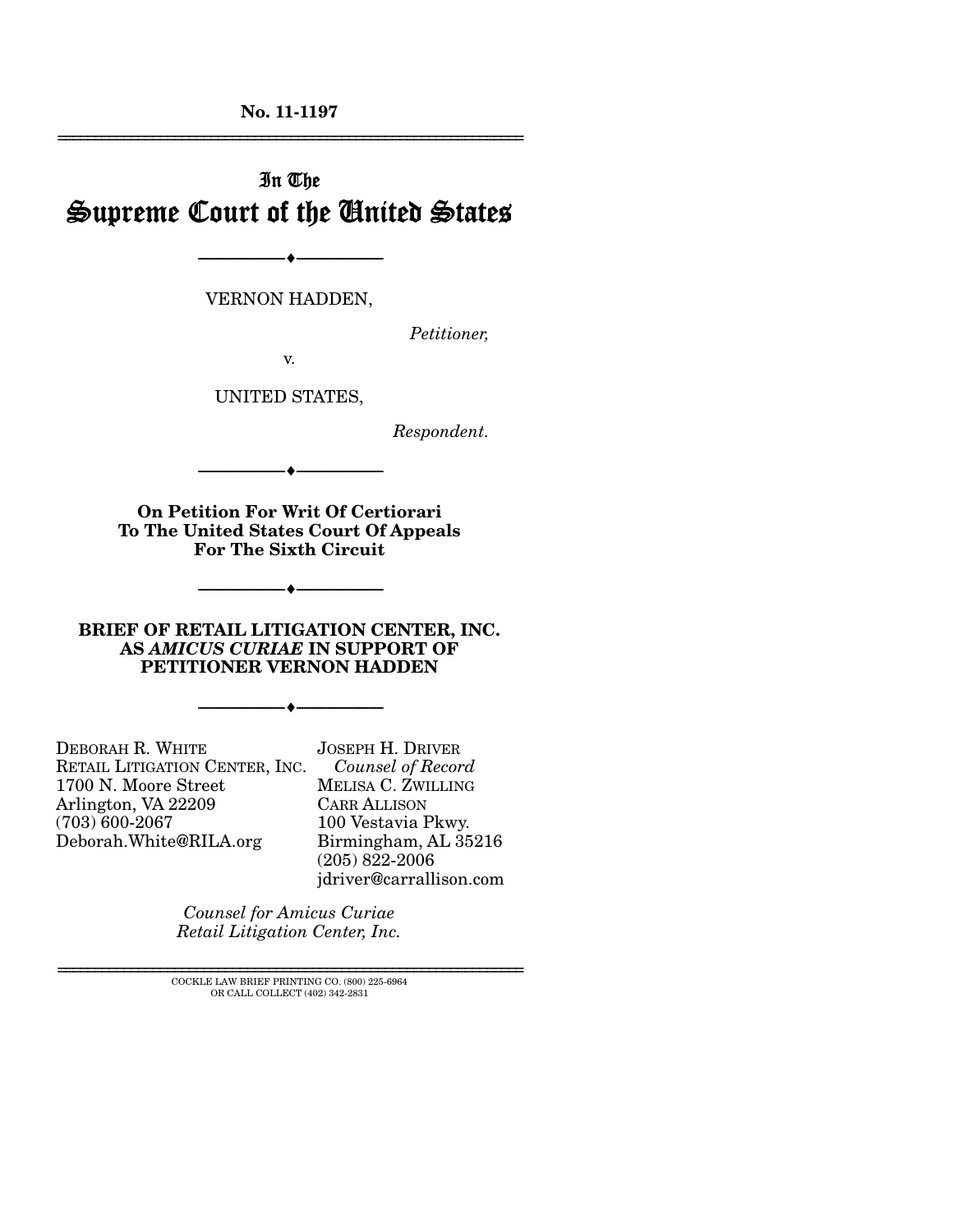# TABLE OF CONTENTS

Page

| STATEMENT OF INTEREST OF AMICUS<br>1<br>SUMMARY OF THE ARGUMENT<br>$\overline{2}$<br>4<br>SIXTH CIRCUIT'S HOLDING<br>I.<br>THE<br>IMPROPERLY RATIFIED MEDICARE'S<br>UNDULY BROAD INTERPRETATION<br>4<br>THE COURT OF APPEALS DECISION<br>Н.<br>IS CONTRARY TO THE REALITIES OF<br>PERSONAL INJURY LITIGATION, SOUND<br>PUBLIC POLICY, AND LONGSTANDING<br>COMMON-LAW PRINCIPLES<br>8<br>Medicare Ignores the Reality That Set-<br>1.<br>tlements Encompass Damages Other<br>Than Medical Expenses and Imper-<br>missibly Treats Entire Recoveries as<br>8<br>Medicare's Approach Improperly Dis-<br>2.<br>courages MSPA Claims and Settle-<br>ments to the Detriment of All<br>10<br>The Requirement To Litigate Every<br>3.<br>Claim Fully Is Contrary To Sound<br>Public Policy and Detrimental To<br>13 |  |  |  |  |  |
|------------------------------------------------------------------------------------------------------------------------------------------------------------------------------------------------------------------------------------------------------------------------------------------------------------------------------------------------------------------------------------------------------------------------------------------------------------------------------------------------------------------------------------------------------------------------------------------------------------------------------------------------------------------------------------------------------------------------------------------------------------------------------------------------------------|--|--|--|--|--|
|                                                                                                                                                                                                                                                                                                                                                                                                                                                                                                                                                                                                                                                                                                                                                                                                            |  |  |  |  |  |
|                                                                                                                                                                                                                                                                                                                                                                                                                                                                                                                                                                                                                                                                                                                                                                                                            |  |  |  |  |  |
|                                                                                                                                                                                                                                                                                                                                                                                                                                                                                                                                                                                                                                                                                                                                                                                                            |  |  |  |  |  |
|                                                                                                                                                                                                                                                                                                                                                                                                                                                                                                                                                                                                                                                                                                                                                                                                            |  |  |  |  |  |
|                                                                                                                                                                                                                                                                                                                                                                                                                                                                                                                                                                                                                                                                                                                                                                                                            |  |  |  |  |  |
|                                                                                                                                                                                                                                                                                                                                                                                                                                                                                                                                                                                                                                                                                                                                                                                                            |  |  |  |  |  |
|                                                                                                                                                                                                                                                                                                                                                                                                                                                                                                                                                                                                                                                                                                                                                                                                            |  |  |  |  |  |
|                                                                                                                                                                                                                                                                                                                                                                                                                                                                                                                                                                                                                                                                                                                                                                                                            |  |  |  |  |  |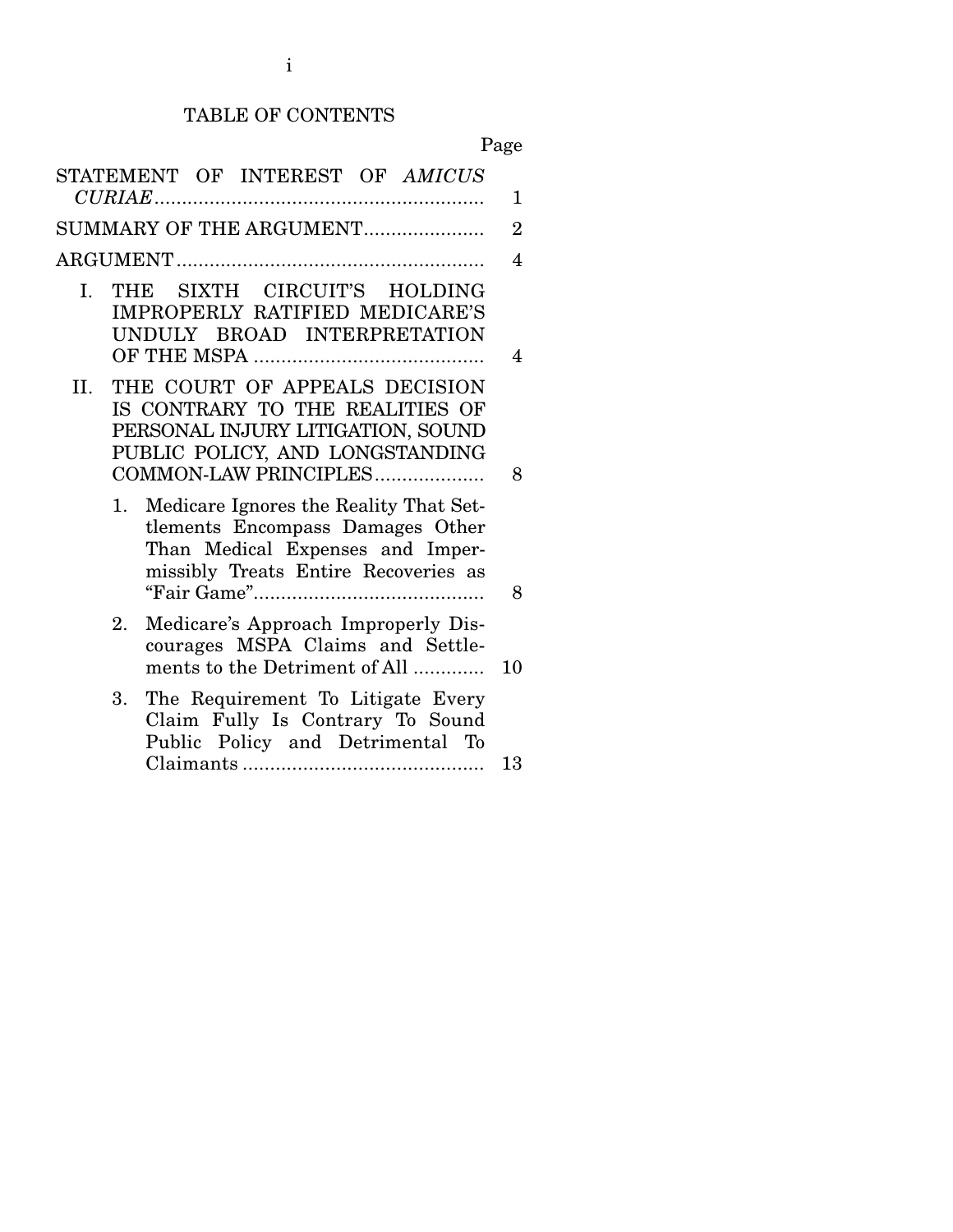# TABLE OF CONTENTS – Continued

Page

|  | THE SIXTH CIRCUIT'S INTERPRETA-     |    |  |  |
|--|-------------------------------------|----|--|--|
|  | TION OF THE MSPA CONFLICTS WITH     |    |  |  |
|  | THE RATIONALE ARTICULATED BY        |    |  |  |
|  | THE ELEVENTH CIRCUIT IN BRADLEY     |    |  |  |
|  | V. SEBELIUS REGARDING MEDICARE'S    |    |  |  |
|  | RIGHT TO REIMBURSEMENT FROM         |    |  |  |
|  | SETTLEMENT PROCEEDS                 | 16 |  |  |
|  | IV. THE SAME PRINCIPLES THAT GUIDED |    |  |  |
|  | THIS COURT'S DECISION IN AHLBORN    |    |  |  |
|  | SHOULD BE APPLIED TO THE MSPA       | 18 |  |  |
|  |                                     |    |  |  |

ii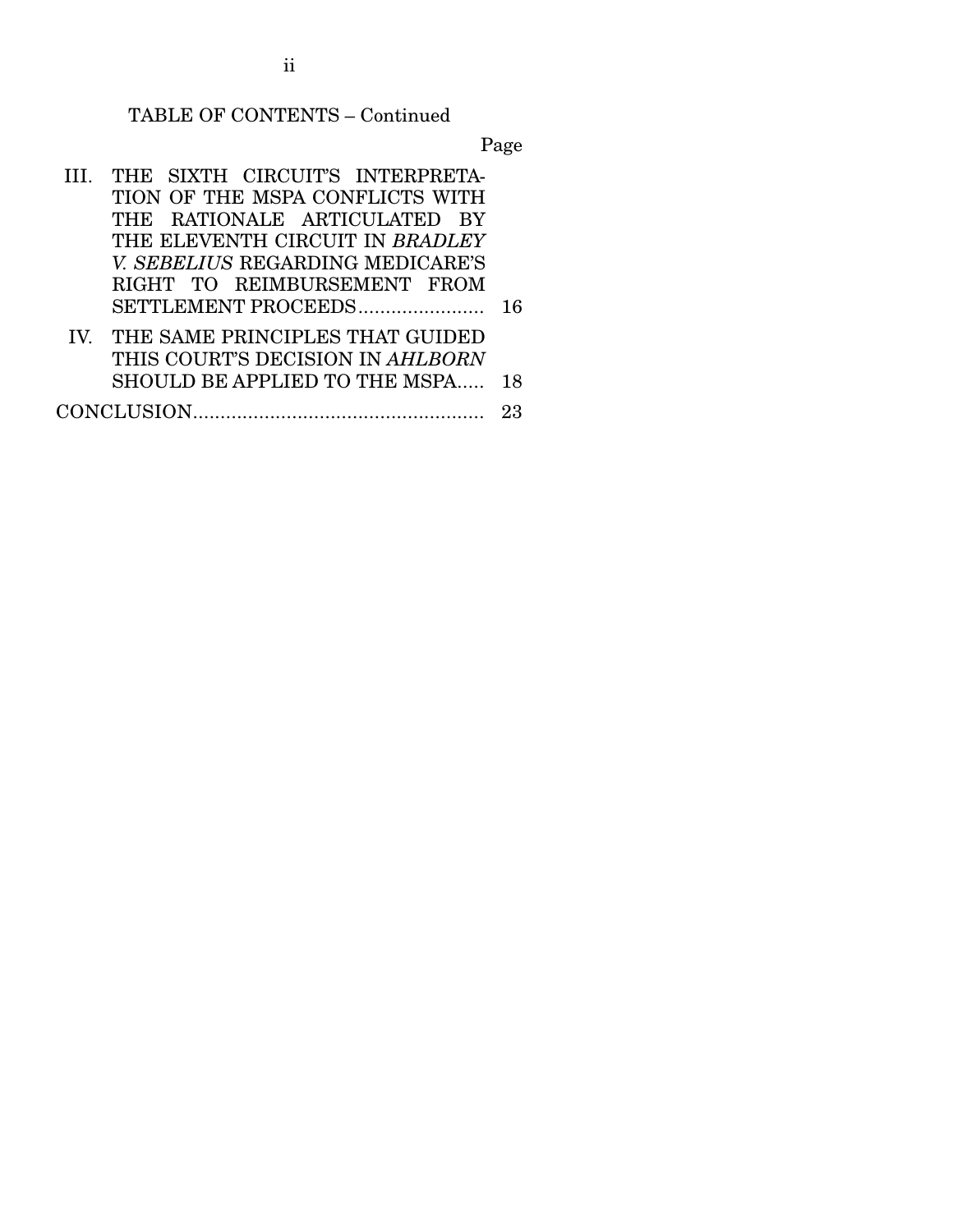## TABLE OF AUTHORITIES

# Page

## CASES

| Aero Corp. v. Allied Witan Co., 531 F.2d 1368          |
|--------------------------------------------------------|
| Arkansas Dept. of Health & Human Services v.           |
| <i>Bradley v. Sebelius</i> , 621 F.3d 1330 (11th Cir.  |
| Cochran v. U.S. Health Care Financing Ad-              |
| Gustafson v. Alloyd Co., Inc., 513 U.S. 561            |
| Hadden v. United States, 661 F.3d 298 (6th Cir.        |
| Marek v. Chesney, 473 U.S. 1 (1985)13                  |
| Murchison v. Grand Cypress Hotel Corp., 13             |
| <i>Stewart v. M.D.F., Inc.</i> , 83 F.3d 247 (8th Cir. |
| U.S. v. Baxter International, Inc., 345 F.3d 866       |
| Zinman v. Shalala, 67 F.3d 841 (9th Cir. 1995)15       |

## **STATUTES**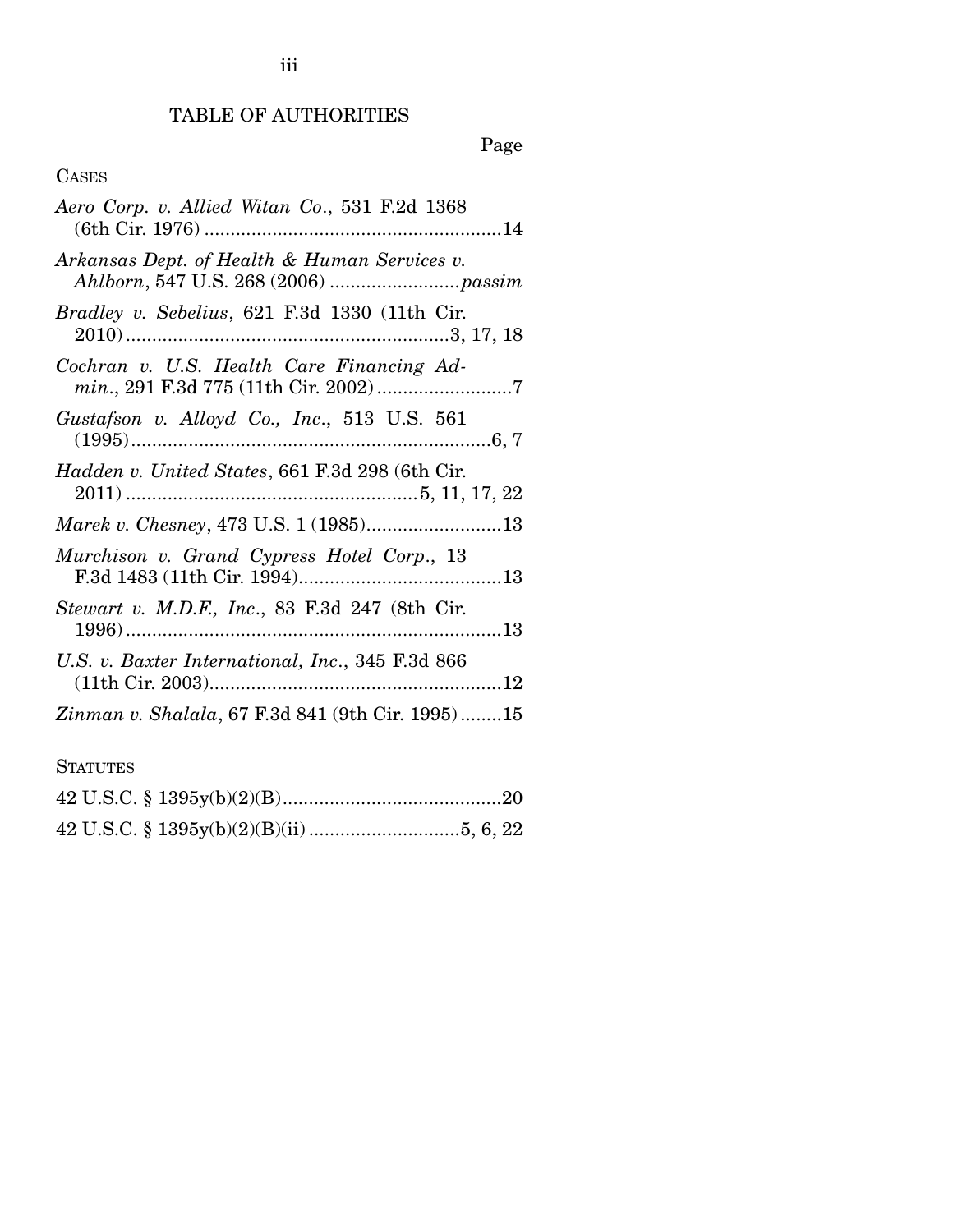iv

## TABLE OF AUTHORITIES – Continued

| Page |
|------|
|      |
|      |

### OTHER AUTHORITIES

Manual, CMS Pub. 110-5, ch. 7, § 50.4.4 (2008) ..................................................... 13, 14, 15, 20 Jonathan D. Glater, *Study Finds Settling is* 

*Better Than Going to Trial*, The New York Times (August 7, 2008), http://www.nytimes. com/2008/08/08/business/08law.html ..................... 16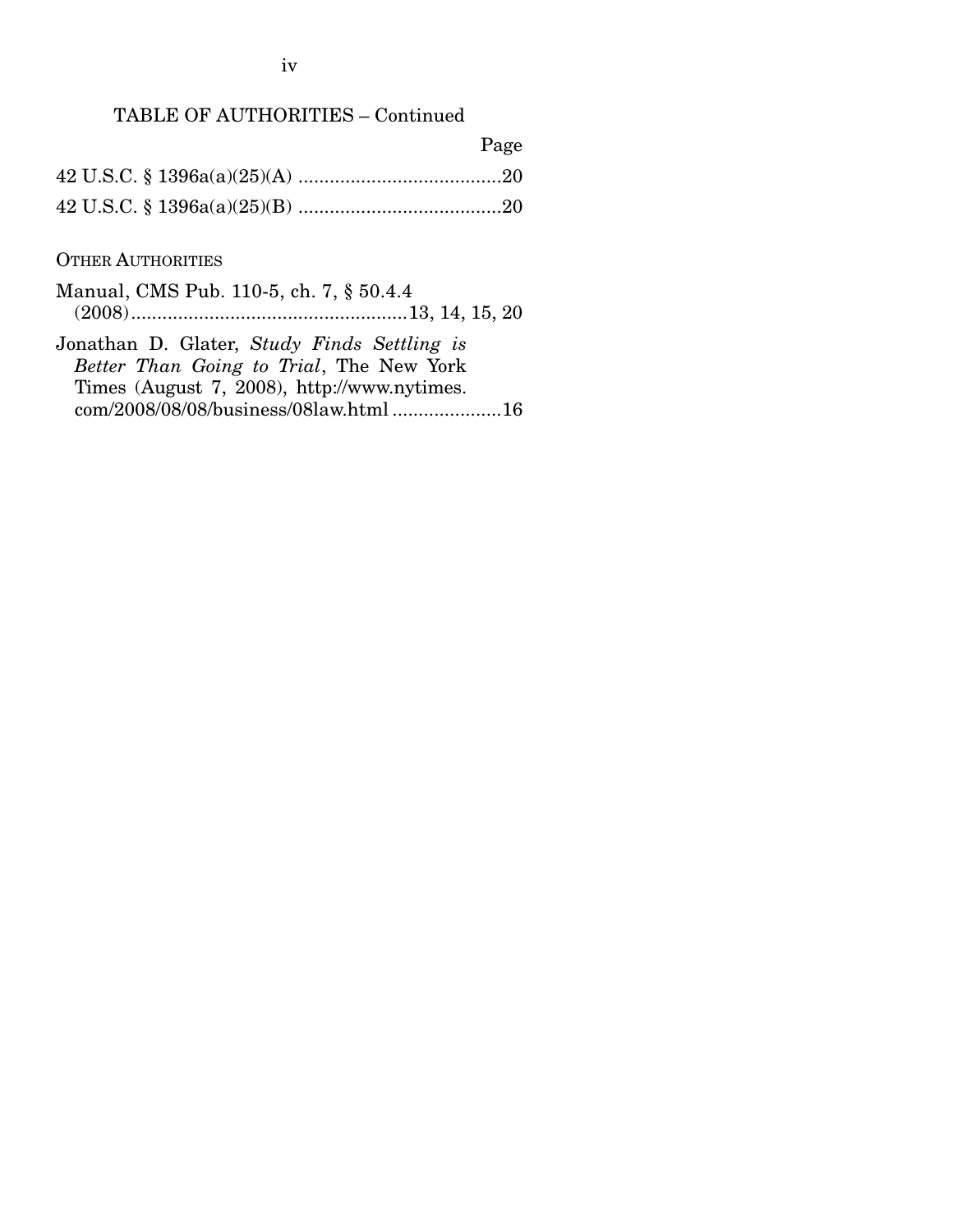## **STATEMENT OF INTEREST OF** *AMICUS CURIAE*

The Retail Litigation Center,  $Inc., ' (hereinafter)$ "RLC") is a public policy organization that identifies and engages in legal proceedings that affect the retail industry. The RLC, whose members include many of the country's largest and most innovative retailers, was formed for the purpose of providing courts with retail industry perspectives on important legal issues, and to highlight the potential industry-wide consequences of policies that are established by significant pending cases. The member entities whose interests are represented by the RLC operate throughout the United States, employing millions of people and providing goods and services to tens of millions more.

 The issues raised by this Petition are of particular interest to the RLC's member organizations. Due to the widespread participation of these organizations in retail commerce, including the operation of retail facilities across the country that are accessed by millions of people every day, the organizations are

<sup>&</sup>lt;sup>1</sup> Pursuant to Rule 37.2 of the Rules of the Supreme Court, counsel of record for all parties received notice at least 10 days prior to the due date of the *amicus curia*e's intention to file this brief. All parties have consented to the filing of this brief. Those consents are being lodged herewith. Pursuant to Rule 37.6, no counsel for a party authored this brief in whole or in part, and no counsel or party made a monetary contribution intended to fund the preparation or submission of this brief. No person other than *amicus curiae*, its members, or its counsel made a monetary contribution to its preparation or submission.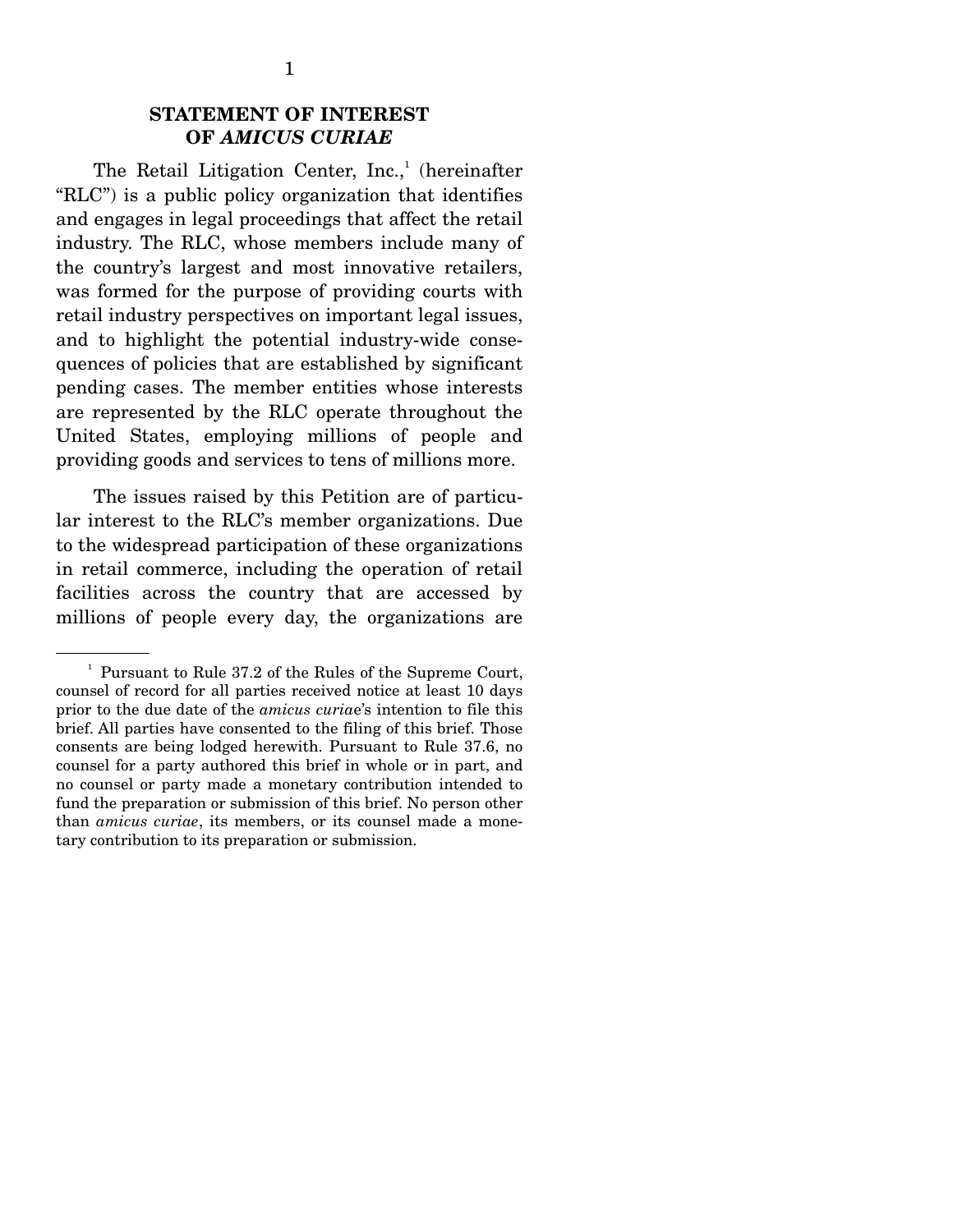unavoidably faced with numerous claims for legal damages based upon claimed personal injuries. Many of these claimants are also Medicare beneficiaries.

 The resolution of claims, whether litigated or not, is directly impacted by the application of the Medicare Secondary Payer Act (hereinafter referred to as "MSPA" or "the Act"). The interpretations of the Act by Medicare and the various Circuit Courts, including the decision of the Sixth Circuit here, have profoundly affected the ability of the RLC's member organizations to efficiently and fairly reach settlements in both undisputed and questionable claims that involve Medicare beneficiaries. The consequences are detrimental to both RLC members and claimants.

 As a result of the decisions, the costs involved in addressing pre-litigation claims and in litigating claims have increased dramatically. Multiplied by the number of retail organizations represented by the RLC, and again by the number of claims made per organization, these costs in both money and time become wasteful in the extreme with no corresponding societal or economic benefit. Across the entire retail industry, the negative impact, for all parties, created by the improper interpretation of the MSPA expands exponentially.

#### --------------------------------- ---------------------------------

### **SUMMARY OF THE ARGUMENT**

 Medicare's interpretation and application of the MSPA, as endorsed by the Sixth Circuit here as well as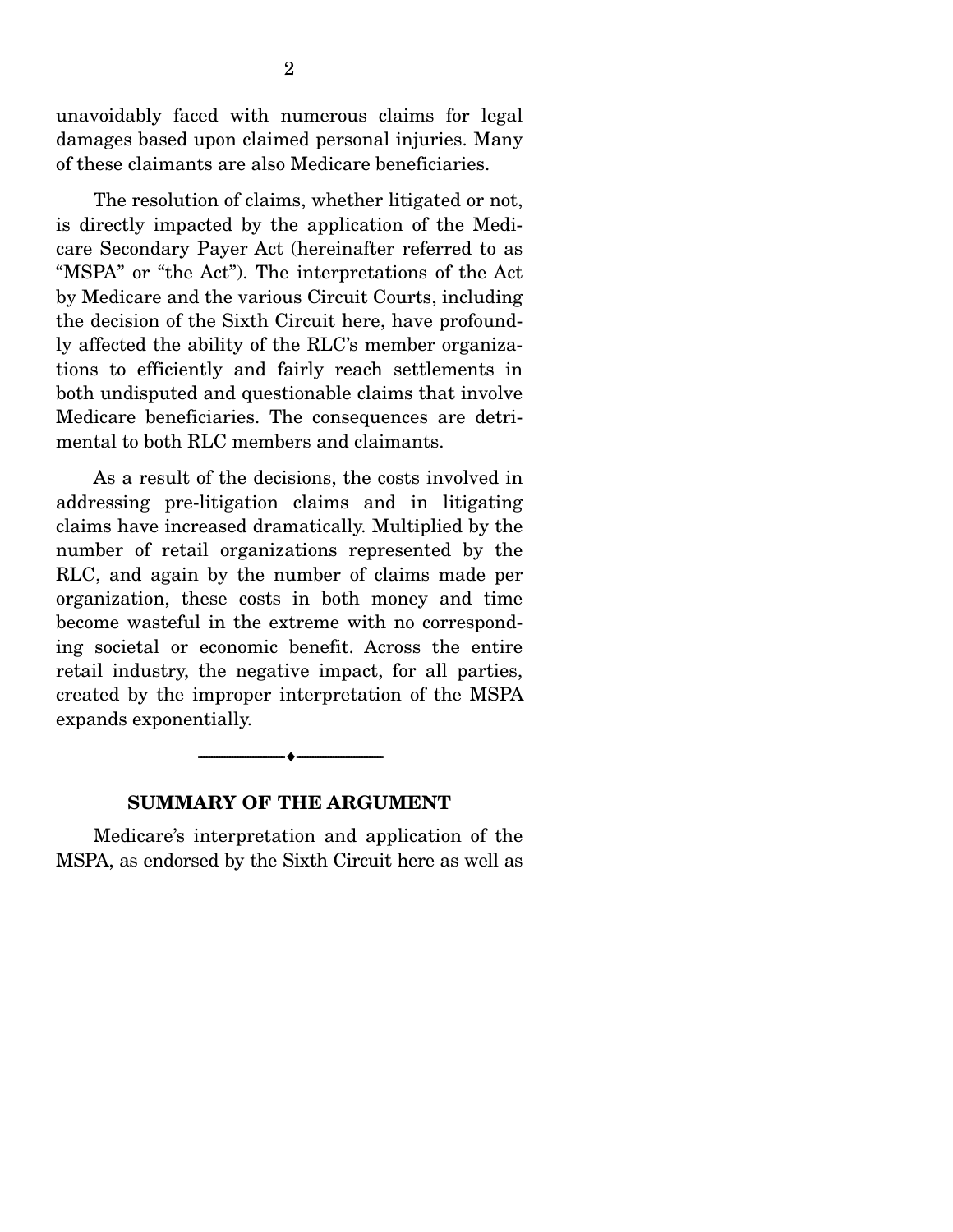by other circuit courts, exceeds the authority granted to it by Congress. The express language of the Act restricts Medicare's right of reimbursement to payments related to medical treatment, i.e., an "item or service." Medicare routinely goes well beyond that authority and demands full reimbursement from settlement funds, without regard to the purpose for which such funds were paid.

 Not only does it exceed the bounds of Medicare's statutory authority, but this approach is also contrary to established public policy regarding the conduct of litigation and pre-litigation claim resolution. Medicare's overreach has created a legal environment that discourages timely and effective resolution of cases by settlement, encourages full litigation increasing overall litigation costs, and has effectively allowed Medicare to take monies from Medicare beneficiaries to which Medicare is not entitled.

 The Sixth Circuit's analysis of the MSPA conflicts directly with the interpretation of the Act by the Eleventh Circuit, as found in *Bradley v. Sebelius*, 621 F.3d 1330 (11th Cir. 2010). *Bradley* recognized the adverse public policy consequences that would arise under Medicare's overly-broad interpretation of the MSPA.

 The same principles that guided this Court's decision in *Ahlborn* should be applied in the Medicare context. Like the MSPA, the Medicaid statute requires reimbursement for medical expenses paid under that system when third-party tortfeasors are liable for the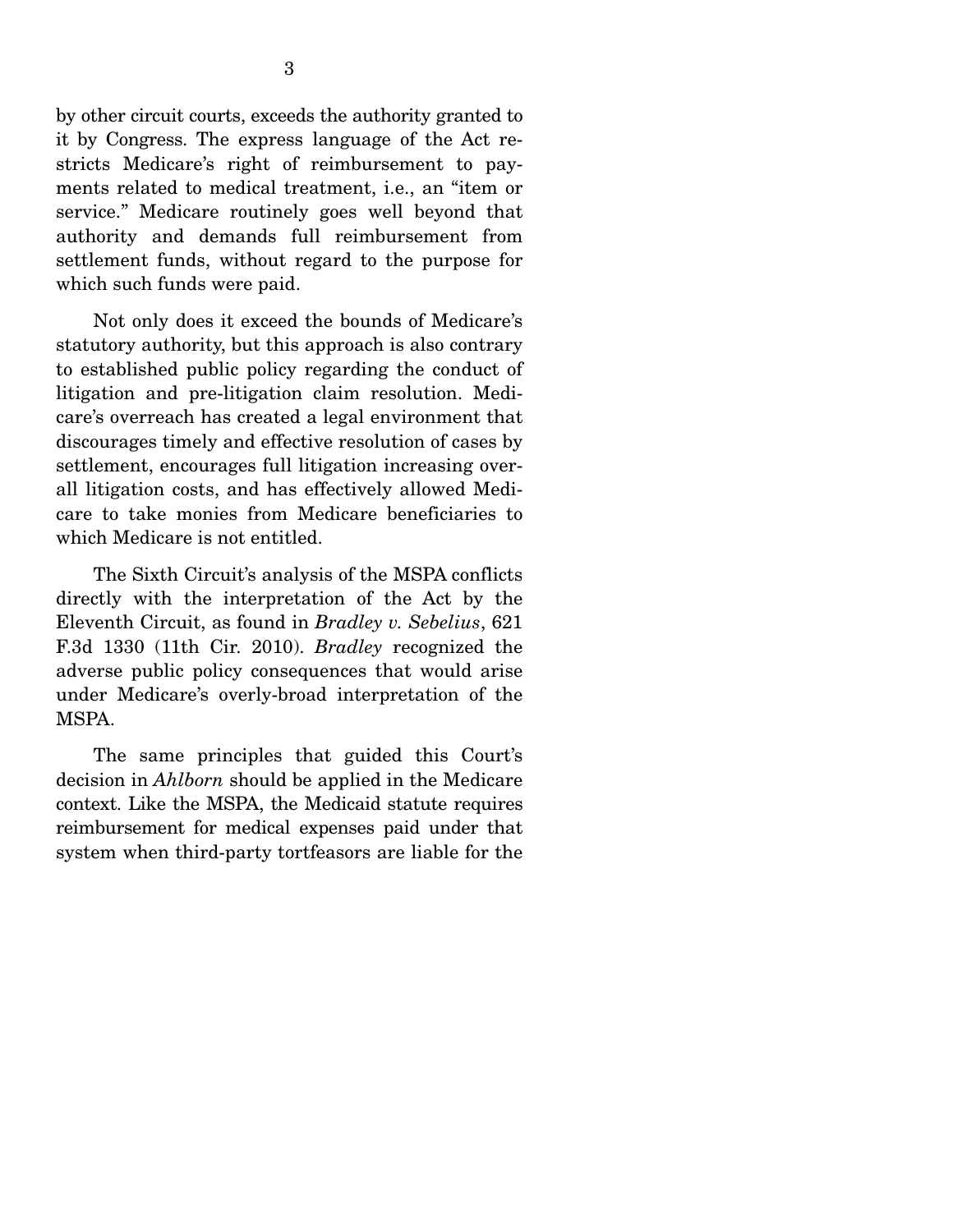medical expenses. See, *Arkansas Department of Health & Human Services v. Ahlborn*, 547 U.S. 268 (2006). This Court held in *Ahlborn* that Medicaid's right to reimbursement from settlements with thirdparty tortfeasors was limited to that portion of the settlement that represented payments for medical expenses. The express language of the MSPA requires the same principle to be applied in this case and in every case involving Medicare beneficiaries.

 The pervasive and significant negative effects that have resulted and will continue to result from the Medicare policies endorsed by the Sixth Circuit make this case particularly appropriate for consideration by the Court. The Retail Litigation Center respectfully urges the Court to grant Hadden's petition for *certiorari.* 

#### **ARGUMENT**

--------------------------------- ---------------------------------

## **I. THE SIXTH CIRCUIT'S HOLDING IM-PROPERLY RATIFIED MEDICARE'S UN-DULY BROAD INTERPRETATION OF THE MSPA**

 The sole issue presented to the Sixth Circuit was whether Medicare's right to reimbursement for conditional payments must be compromised where the Medicare beneficiary received a compromised payment based upon claims made by the beneficiary against a primary payer. The court fundamentally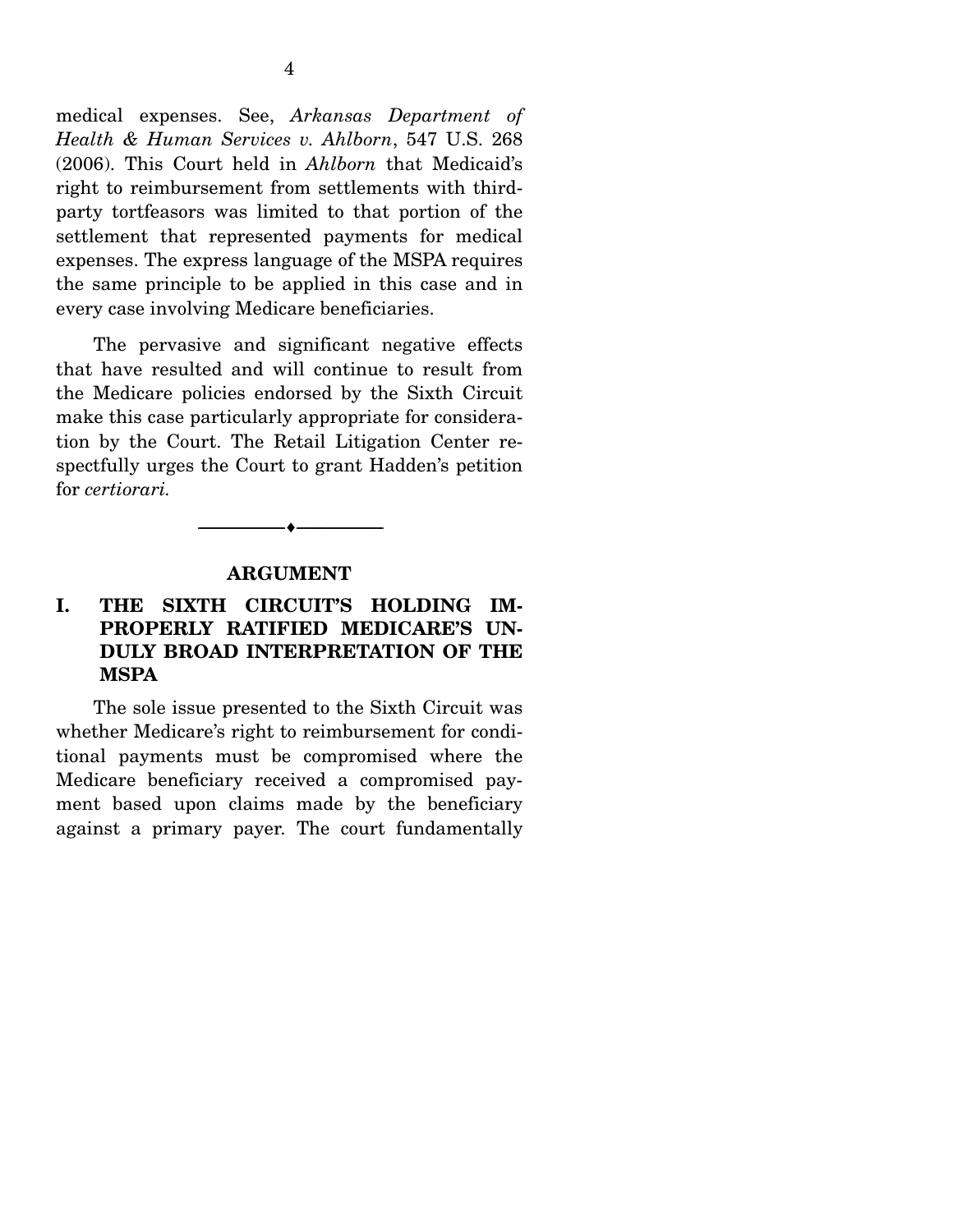misread the statute, relying on the word "responsibility" rather than the critical phrase "with respect to an item or service."

 According to the Sixth Circuit, the "key term" for resolution of this issue is "responsibility." *Hadden v. United States*, 661 F.3d 298, 302 (6th Cir. 2011). More specifically, the court stated:

As used in  $\S 1395y(b)(2)(B)(ii)$ , "responsibility" is no longer an undefined term into which courts might funnel their own notions (or Hadden's) of equitable apportionment. It is instead a term of art, which defines several ways in which a primary plan's "responsibility" can be demonstrated for purposes of this section.

\* \* \*

Consequently, the scope of the plan's "responsibility" for the beneficiary's medical expenses – and thus of his own obligation to reimburse Medicare – is ultimately defined by the scope of his own claim against the third party. That is true even if the beneficiary later "compromise[s]" as to the amount owed on the claim, and even if the third party never admits liability.

#### *Id.*

However, the issue here does not deal with "responsibility." There is no question that a primary payer (such as Hadden as a result of the settlement from Pennyrile) "had a responsibility to make payment," 42 U.S.C. § 1935y(b)(2)(B)(ii), at least to some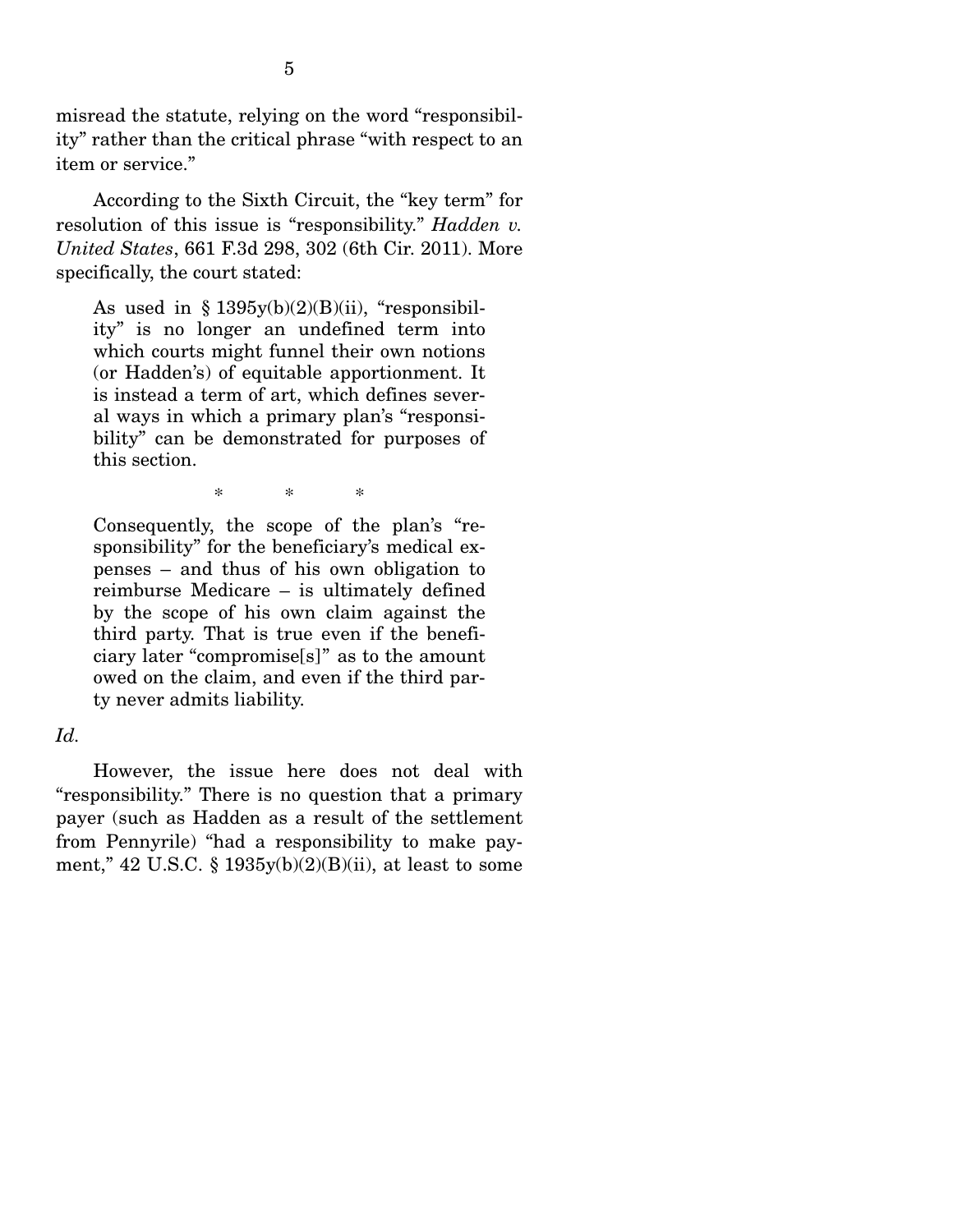degree. The question is not the responsibility for payment, but *the amount* of that responsibility in the context of the litigation in its entirety. Contrary to the holding of the Sixth Circuit, Medicare's recovery is limited by the statute to conditional payments made by Medicare "with respect to an item or service" to the extent that a primary payer also had a responsibility to make payment "with respect to such item or service." Specifically, the MSPA provides:

A primary plan, and an entity that receives payment from a primary plan, shall reimburse the appropriate Trust Fund for any payment made by the Secretary under this subchapter with respect to an item or service if it is demonstrated that such primary plan has or had a responsibility to make payment *with respect to such item or service*.

42 U.S.C. § 1395y(b)(2)(B)(ii) (emphasis added).

 The Sixth Circuit placed too much emphasis on the word "responsibility" and ignored the remaining portions of the statutory provision. As this Court has noted:

[A] word is known by the company it keeps (the doctrine of *noscitur a sociis*). This rule we rely upon to avoid ascribing to one word a meaning so broad that it is inconsistent with its accompanying words, thus giving "unintended breadth to the Acts of Congress."

*Gustafson v. Alloyd Co., Inc.*, 513 U.S. 561, 575 (1995) (quoting *Jarecki v. G. D. Searle & Co.*, 367 U.S. 303,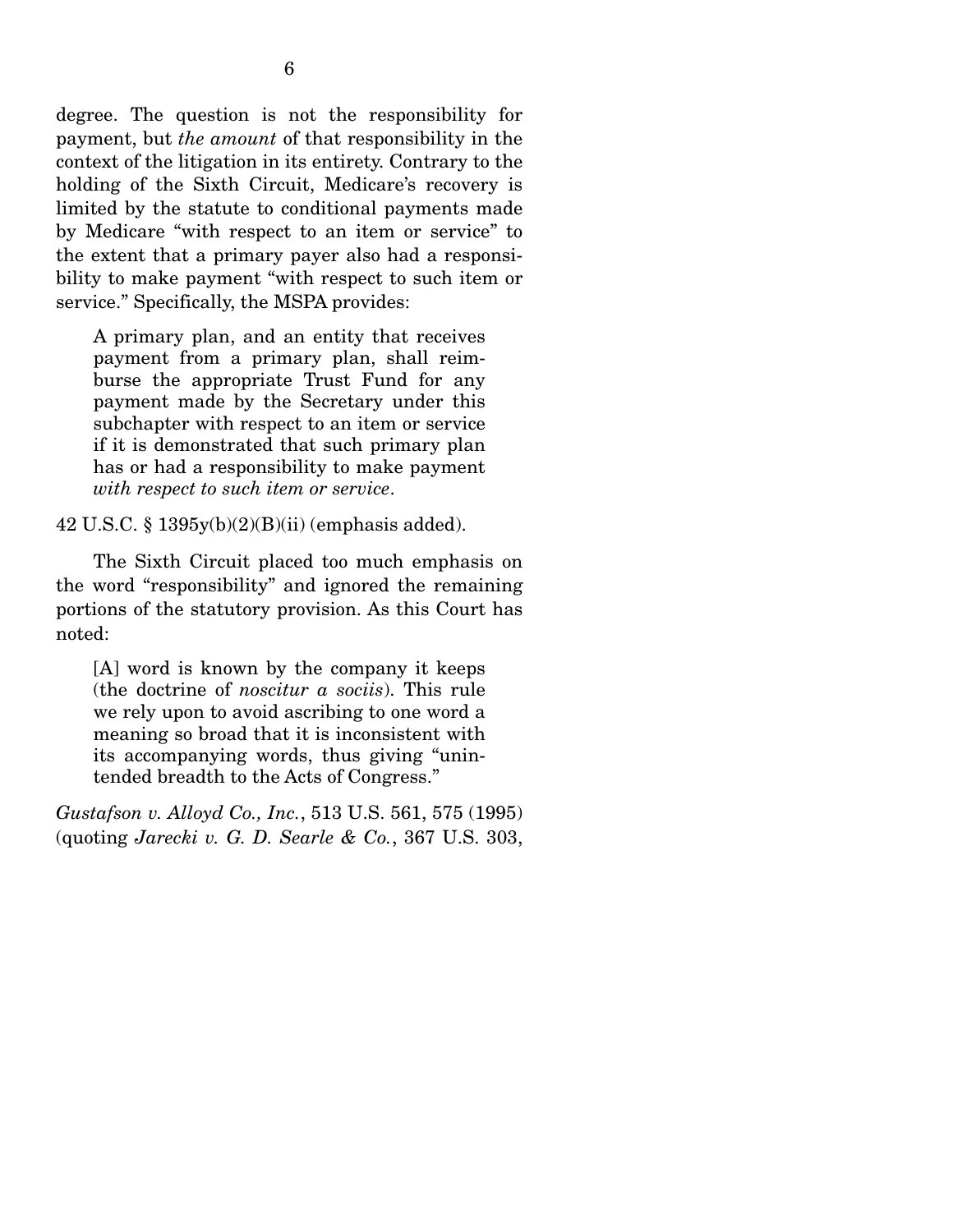307, 6 L. Ed. 2d 859, 81 S. Ct. 1579 (1961)). Instead of isolating the word "responsibility" and interpreting that word to mean essentially "full responsibility" no matter the circumstances, the Sixth Circuit should have considered the entire provision "against the background of what Congress was attempting to accomplish" with the MSPA. *Gustafson*, 513 U.S. at 575.

 The Eleventh Circuit has offered a succinct description of the MSPA:

The way the system is set up the beneficiary gets the health care she needs, but Medicare is entitled to reimbursement if and when the primary payer pays her. Among other avenues of reimbursement, Medicare is subrogated to the beneficiary's right to recover from the primary payer. 42 U.S.C. § 1395y(b)(2)(B)(iii). Medicare regulations extend that subrogation right to any judgments or settlements "**related to**" injuries for which Medicare paid medical costs, thereby casting the tortfeasor as the primary payer. 42 C.F.R. § 411.37 (2002).

*Cochran v. U.S. Health Care Financing Administration*, 291 F.3d 775, 777-78 (11th Cir. 2002) (emphasis added). The limitation on reimbursement by Medicare is not simply that the alleged primary payer must have been responsible, but also that the primary payer must have been responsible *for medical payments*, as opposed to some other form of damages.

 Thus, the key words in the statute are "with respect to such item and service," not "responsibility,"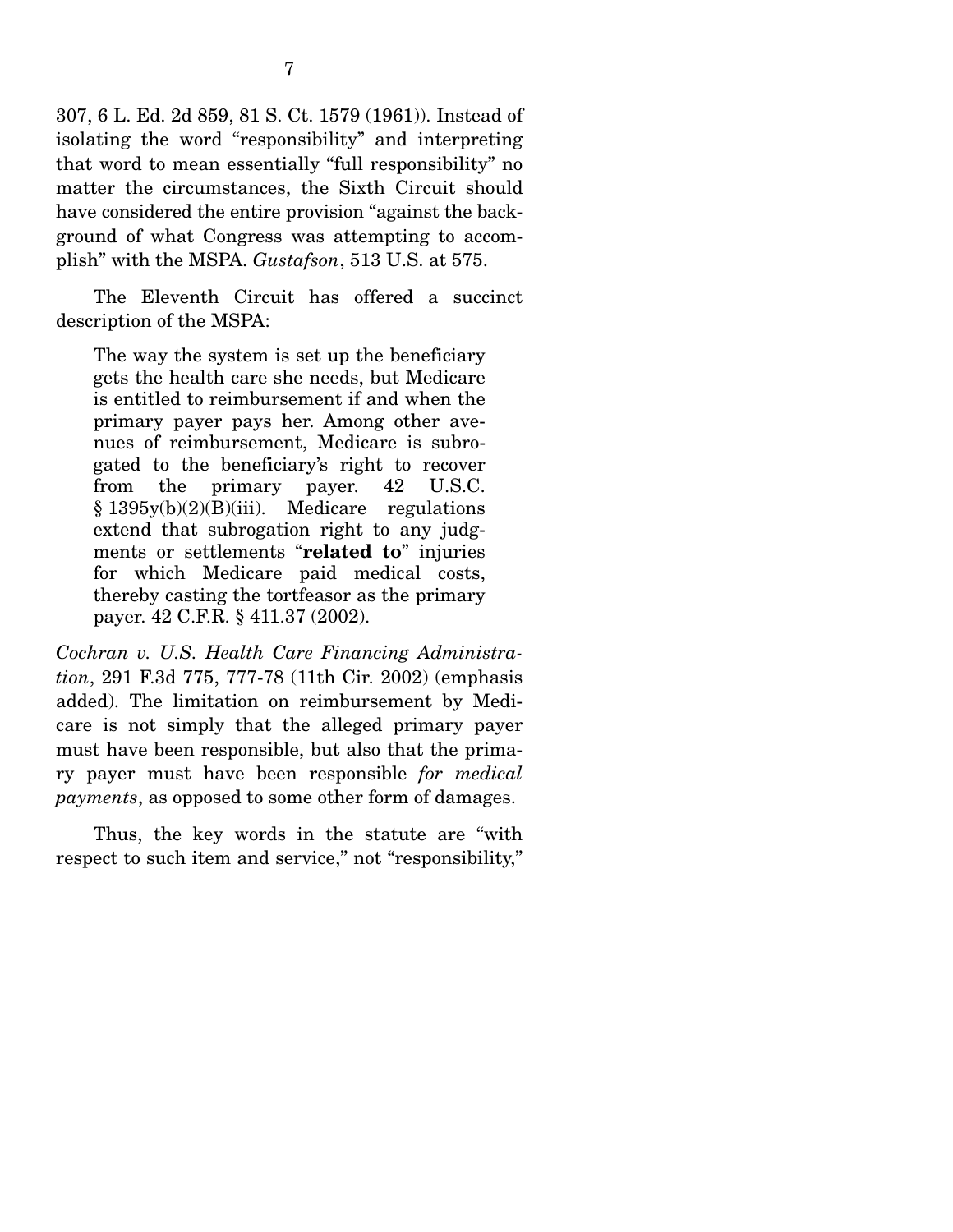because the purpose of the MSPA is to allow reimbursement for payments made by Medicare for "items and services" (i.e., medical treatment) to the extent that a primary payer was responsible for the payment of "items and services," but not to the extent that its responsibility was extended to other claims.

- **II. THE COURT OF APPEALS DECISION IS CONTRARY TO THE REALITIES OF PER-SONAL INJURY LITIGATION, SOUND PUBLIC POLICY, AND LONGSTANDING COMMON-LAW PRINCIPLES.** 
	- **1. Medicare Ignores the Reality That Settlements Encompass Damages Other Than Medical Expenses and Impermissibly Treats Entire Recoveries as "Fair Game"**

 The effect of the Sixth Circuit holding is to treat every aspect of a beneficiary's recovery from a third-party tortfeasor (i.e., a primary payer) as a recovery for medical damages directly attributable to the claimed incident. Such an interpretation ignores the reality of a typical personal injury claim and the manner in which those claims are evaluated and resolved, whether litigated or not.

 In the retail industry, personal injury claims take many forms. Claimants allege multiple theories of liability and numerous types of damages, of which medical expenses are only one, and some of which may arise either before or after the claimed incident.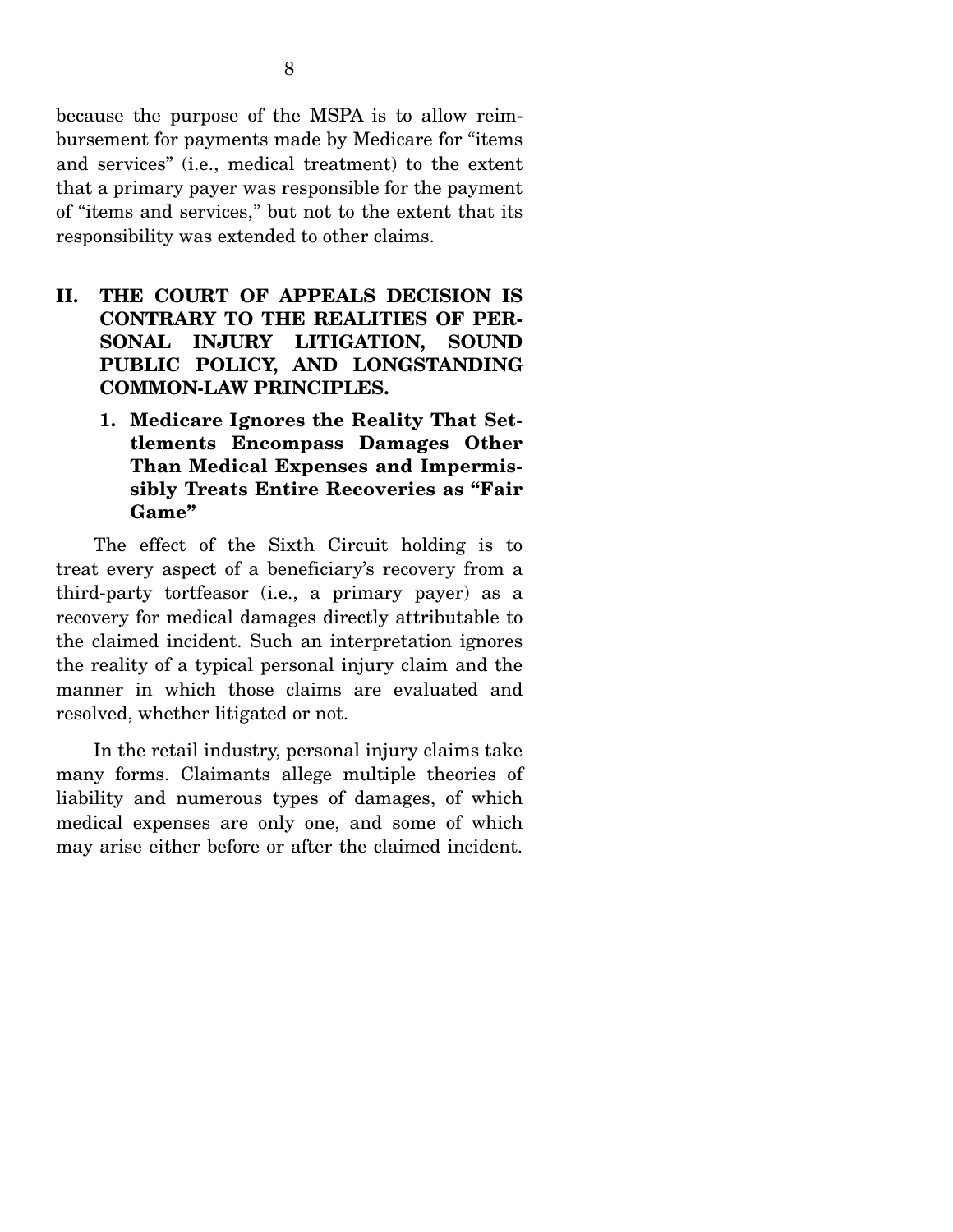Other damages include pain and suffering, emotional distress, lost wages (past and future), property damage, and even punitive damages. Depending on the venue and the asserted theory of liability, any number of different claims for non-medical damages can be made. The amounts claimed for each of these types of damages are rarely reduced to a sum certain.

 In cases where the claimant is also a Medicare beneficiary, and where medical damages are claimed, the parties to the dispute do not evaluate the claim based solely upon the medical expenses, whether conditionally paid by Medicare or otherwise. Instead, the parties evaluate all aspects of the claim, as they would for any other claimant, considering nonmedical damages as well as whether liability exists, a question that often has no clear answer absent full litigation both at the trial court and appellate levels. Thus, when a Medicare beneficiary settles a claim against an alleged tortfeasor (who is either insured or self-insured), that settlement amount *per force* will include payment for non-medical damages, as well as medical expenses, and is also typically discounted to some extent across the board.

 Undeterred by the realities of the personal injury claims process, Medicare asserts here, and indeed in all similar cases, that it is entitled to reimbursement as to all settlement proceeds, whether those proceeds reflect payments for medical costs or not. In this case, Hadden settled his personal injury claim for a fraction of the actual value due to the application of Kentucky's comparative negligence laws and the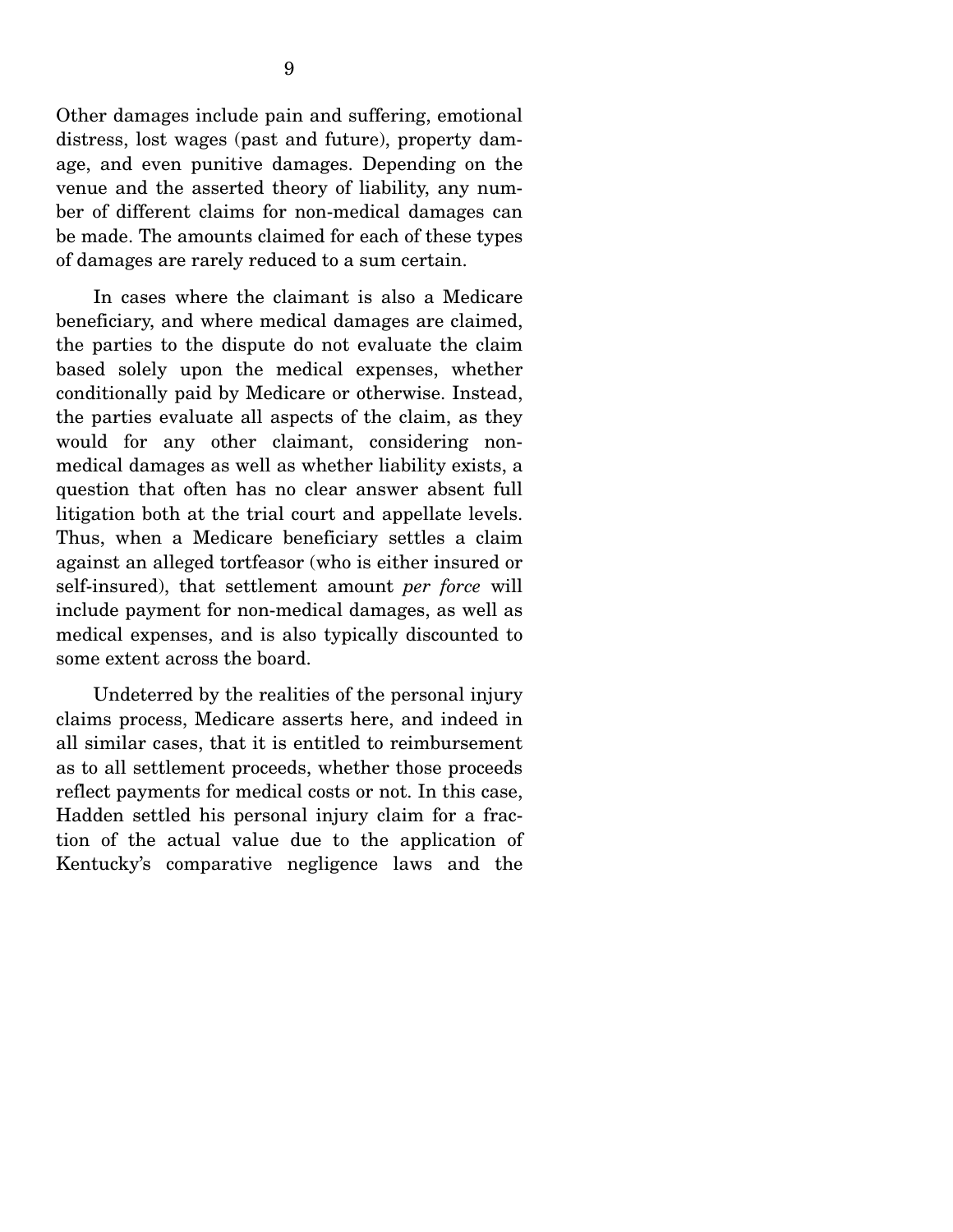absence of the primary tortfeasor. There has been no contention that the settlement entered into by Hadden was not reasonable given all of the circumstances, or that the true value of the claim, had the primary tortfeasor been identified, would not have greatly exceeded the actual settlement amount. However, Medicare contended, and the Sixth Circuit agreed, that it is irrelevant whether the settlement monies represent payments for non-medical damages – they claimed that Medicare was entitled to *all* of the payments made to the claimant.

## **2. Medicare's Approach Improperly Discourages MSPA Claims and Settlements to the Detriment of All**

 That decision is not only contrary to the language of the MSPA, as discussed *supra,* it is contrary to Medicare's long-term interests and the long-standing policy encouraging settlement of claims without litigation.

 The Sixth Circuit's decision will have an unavoidably chilling effect on the assertion of personal injury claims by Medicare beneficiaries, which would in turn decrease the cache of available funds from which Medicare seeks reimbursement. That is, the MSPA is only an effective tool for obtaining reimbursement for federal coffers when there is responsibility for payment demonstrated through a settlement, award or judgment pursued by a Medicare beneficiary. Medicare beneficiaries will not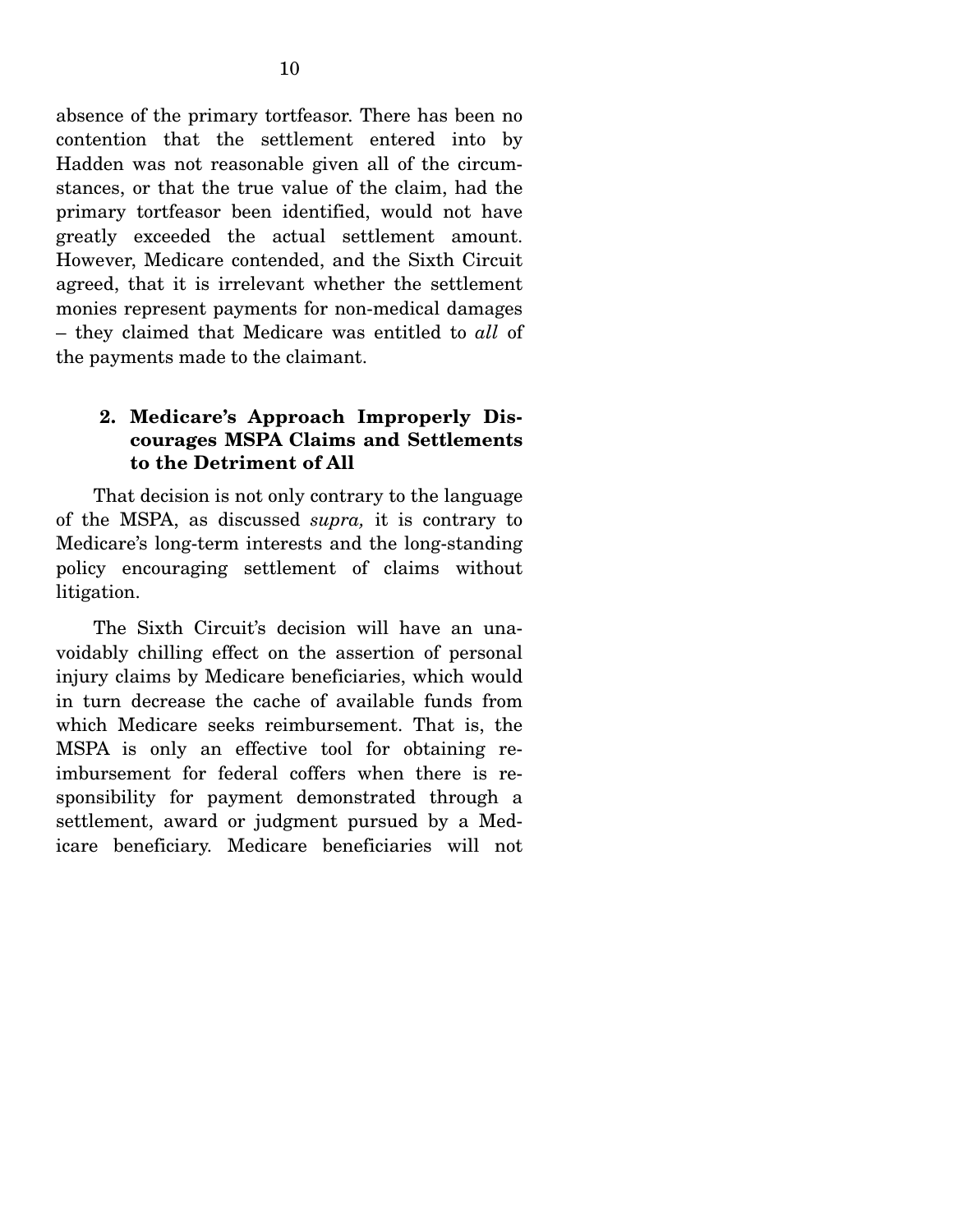pursue claims if the outcome only guarantees them that which they already have: their Medicare benefits. There is no penalty against the Medicare beneficiary who chooses not to pursue a loss.

 Moreover, even when claims are made, settlement will often be severely discouraged due to the inability of a Medicare beneficiary to recover monies that represent non-medical damages, which can be substantial. In cases of questionable liability, or where extraordinarily high damages are claimed in the face of a minor or non-existent incident, the alleged tortfeasor will be unable to buy its peace from litigation, but will instead have to litigate such claims fully, resulting in increased litigation costs and an increased burden on the court system. For retail entities, such as those represented by the RLC, litigation costs will be especially substantial given the sheer volume of claims received in the industry.

 The rule enunciated by the Sixth Circuit makes resolution of personal injury claims short of full litigation almost impossible. Even when claims are settled, the prospect of future litigation over demands for reimbursement by Medicare remains to overshadow the process. As noted by the dissent in *Hadden*, the panel majority has equated the term "responsibility" with "the amount that must be paid." *Hadden*, *supra*, at 305 (White, J., dissenting). However, in the real world of personal injury litigation and tort law, medical damages are only one aspect for consideration. By allowing Medicare to recover its full conditional payment, even though the beneficiary did not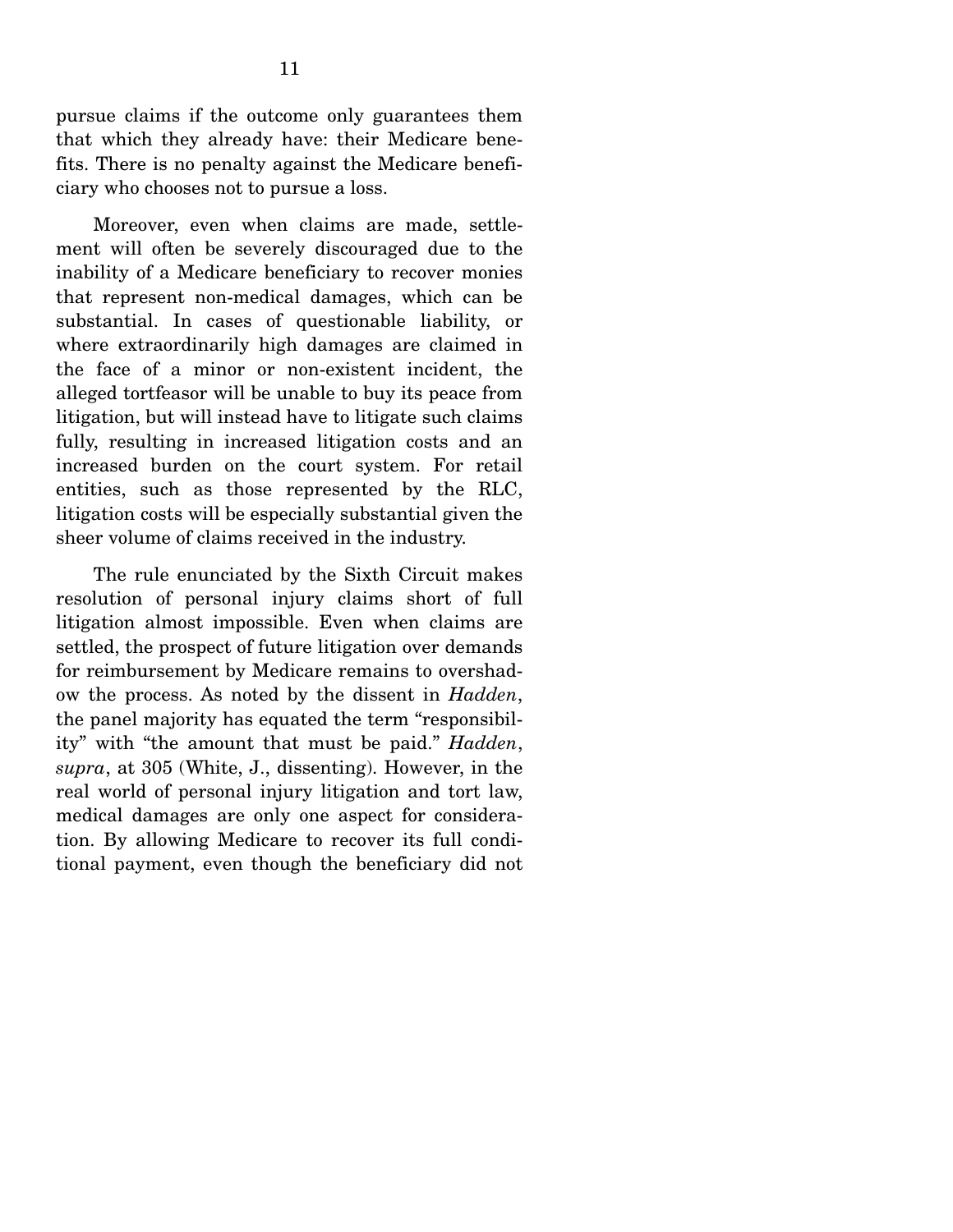recover full payment for either medical damages or non-medical damages, (or put another way, the primary payer did not become responsible for full payment with respect to such items and services), the Sixth Circuit interpretation of the MSPA upends the bedrock principles of traditional tort litigation.

 Nothing in the MSPA suggests that Congress intended the Act to supersede or displace traditional common law principles regarding individual personal injury claims. Indeed:

We presume that Congress legislates against the backdrop of established principles of state and federal common law, and that when it wishes to deviate from deeply rooted principles, it will say so.

*U.S. v. Baxter International, Inc.*, 345 F.3d 866, 900 (11th Cir. 2003) (citing *United States v. Texas*, 507 U.S. 529, 534 (1993)).

 The established backdrop of common-law personal injury claims includes the evaluation of potential recoveries or exposures far in excess of only medical expenses. The MSPA did not change that. Yet, the Sixth Circuit's ratification of Medicare's approach would require every personal injury case involving a Medicare beneficiary to be litigated all the way through trial, and then undergo a further legal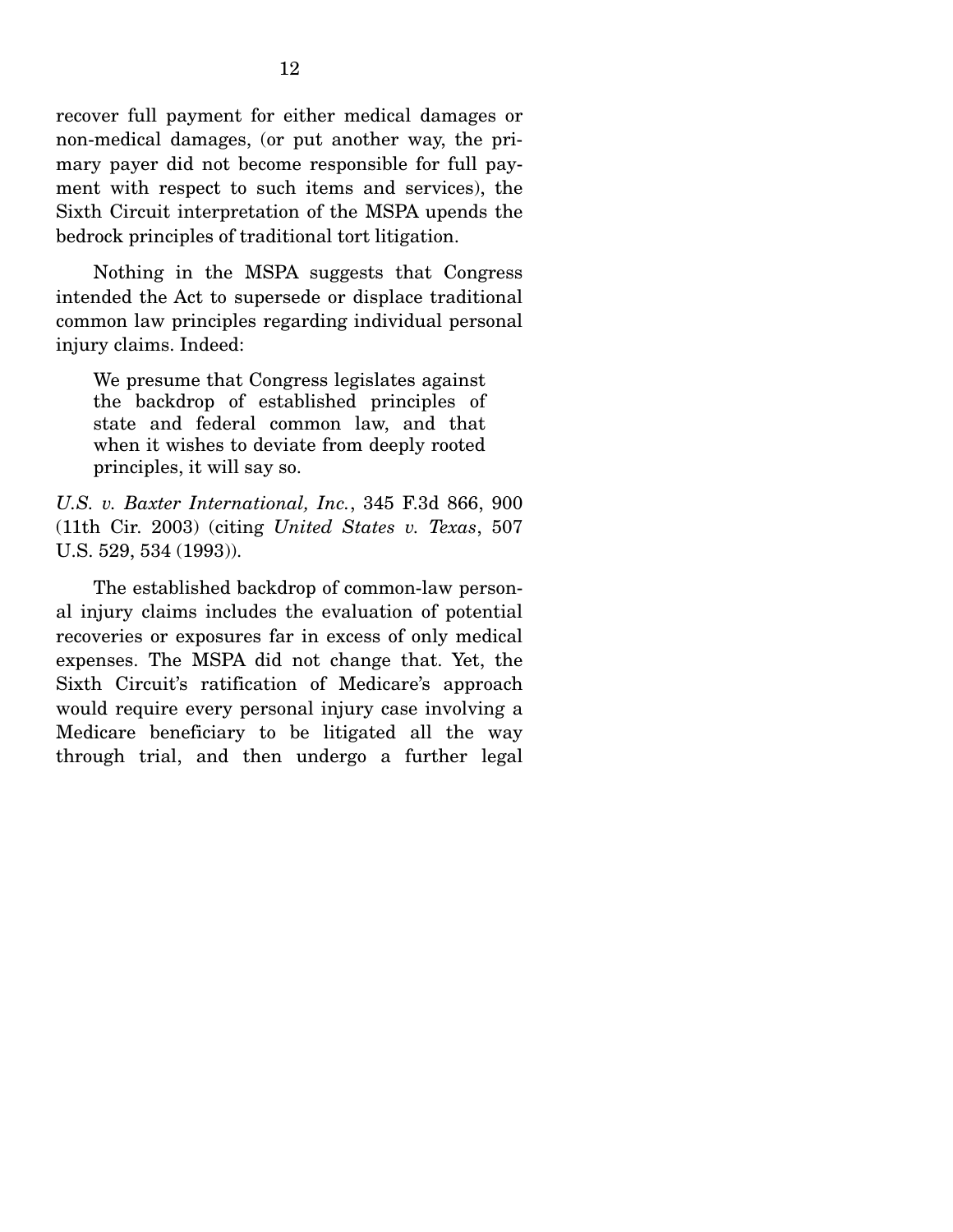proceeding for the court to apportion a money judgment among the various types of damages claimed.<sup>2</sup>

## **3. The Requirement To Litigate Every Claim Fully Is Contrary To Sound Public Policy and Detrimental To Claimants**

 Such a requirement to litigate fully every personal injury claim brought by a Medicare beneficiary flies in the face of the overwhelming public policy favoring resolution of legal disputes by settlement rather than litigation. *See*, *e.g.*, *Marek v. Chesney*, 473 U.S. 1, 10 (1985) ("Some plaintiffs will receive compensation in settlement where, on trial, they might not have recovered, or would have recovered less than what was offered. And, even for those who would prevail at trial, settlement will provide them with compensation at an earlier date without the burdens, stress, and time of litigation. In short, settlements rather than litigation will serve the interests of plaintiffs as well as defendants"); *Stewart v. M.D.F., Inc.*, 83 F.3d 247, 252 (8th Cir. 1996) ("The judicial policy favoring settlement . . . rests on the opportunity to conserve judicial resources, not expend them further") (internal citation omitted); *Murchison v. Grand Cypress Hotel Corp.*, 13 F.3d 1483, 1486 (11th

<sup>&</sup>lt;sup>2</sup> Even Medicare has admitted that it would respect such a court order allocating payments to non-medical losses. See Centers for Medicare and Medicaid Servs., Medicare Secondary Payer Manual, CMS Pub. 110-5, ch. 7, § 50.4.4 (2008).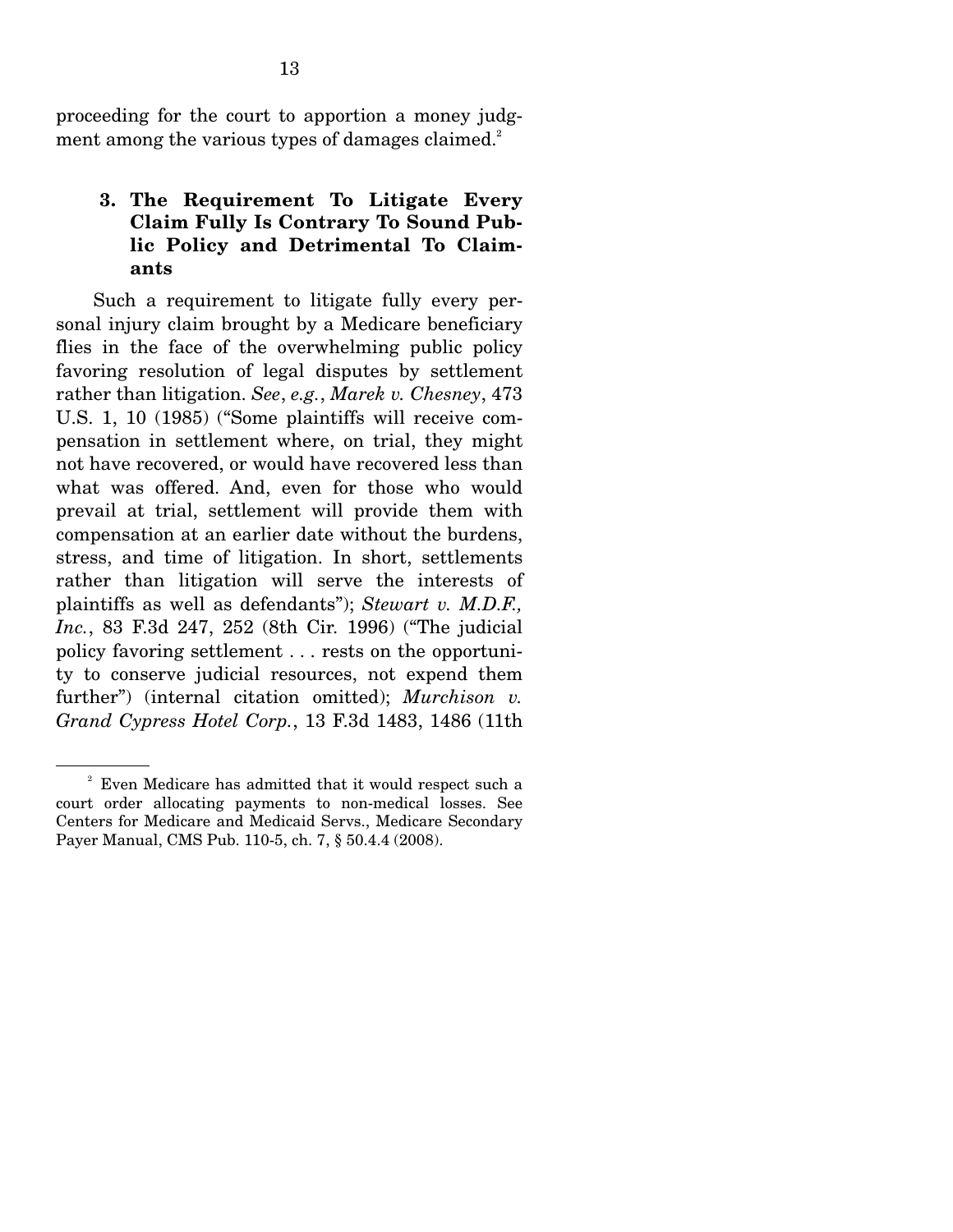Cir. 1994) ("We favor and encourage settlements in order to conserve judicial resources"); *Aero Corp. v. Allied Witan Co.*, 531 F.2d 1368, 1372 (6th Cir. 1976) ("Public policy strongly favors settlement of disputes without litigation . . . By such agreements are the burdens of trial spared to the parties, to other litigants waiting their turn before over-burdened courts, and to the citizens whose taxes support the latter. An amicable compromise provides the more speedy and reasonable remedy for the dispute").

 Despite the overwhelming public policy implications, Medicare has consistently contended, as it did in this case, that it is entitled to reimbursement from all portions of a settlement recovery, even payments for non-medical damages. According to the Medicare Secondary Payer Manual:

 In general, Medicare policy requires recovering payments from liability awards or settlements, whether the settlement arises from a personal injury action or a survivor action, without regard to how the settlement agreement stipulates disbursement should be made. That includes situations in which the settlements do not expressly include damages for medical expenses. **Since liability payments are usually based on the injured or deceased person's medical expenses, liability payments are considered to have been made "with respect to" medical services related to the injury even when the settlement does not expressly include an amount for medical expenses.**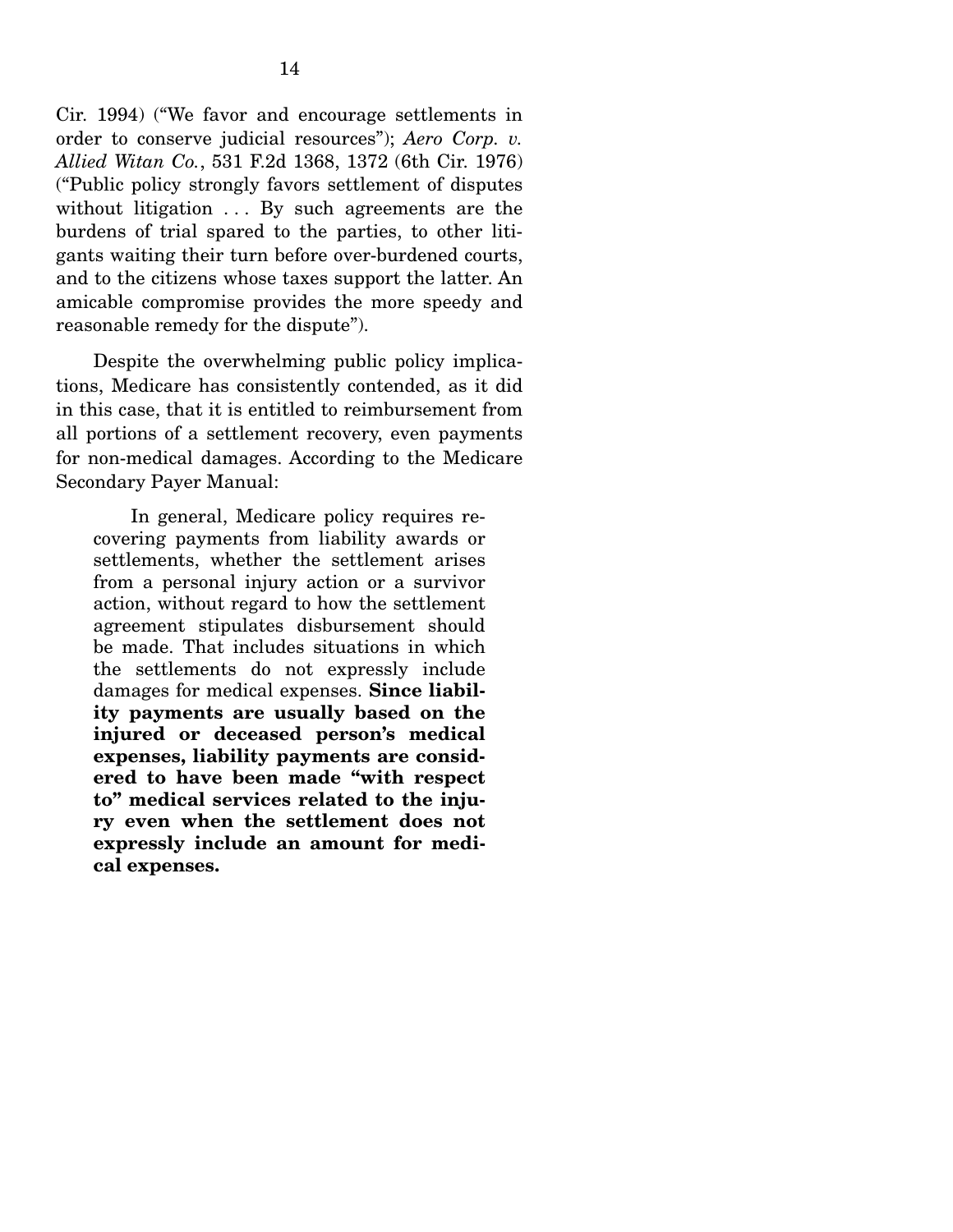Medicare Secondary Payer Manual, CMS Pub. 110-5, ch. 7, § 50.4.4 (2008) (emphasis added). Medicare thus creates from whole cloth the legal fiction that the only element considered in a liability settlement is that of medical expenses, thereby excusing its unlawful taking of recoveries that have nothing to do with medical expenses. Damages for personal injury have never been limited to the recovery of only medical expenses, nor have settlements of personal injury claims been limited to evaluation based solely upon the amount of medical expenses incurred.

 However, that is precisely the result that arises under the decision of the Sixth Circuit.<sup>3</sup> The inevitable consequence of such a rule is that parties cannot reach reasonable compromise settlements. Anytime Medicare's conditional payments exceed the real-life value of the claim, the claimant will have no incentive to settle the case, thus requiring either an abandonment of the claim or a full trial with all of the expense and consumption of judicial resources that entails. Requiring litigation ultimately disadvantages claimants who often receive less money when they proceed to

<sup>3</sup> In fairness, it is not only the Sixth Circuit that has compelled such an inequitable result. The Ninth Circuit, for example, also rejected the idea of apportionment where a Medicare beneficiary receives a compromised settlement. See, *Zinman v. Shalala*, 67 F.3d 841 (9th Cir. 1995) (rejecting the contention that the phrase "item or service" limits Medicare's recovery to settlement monies that are actually paid for the purpose of compensating a tort claimant for medical expenses).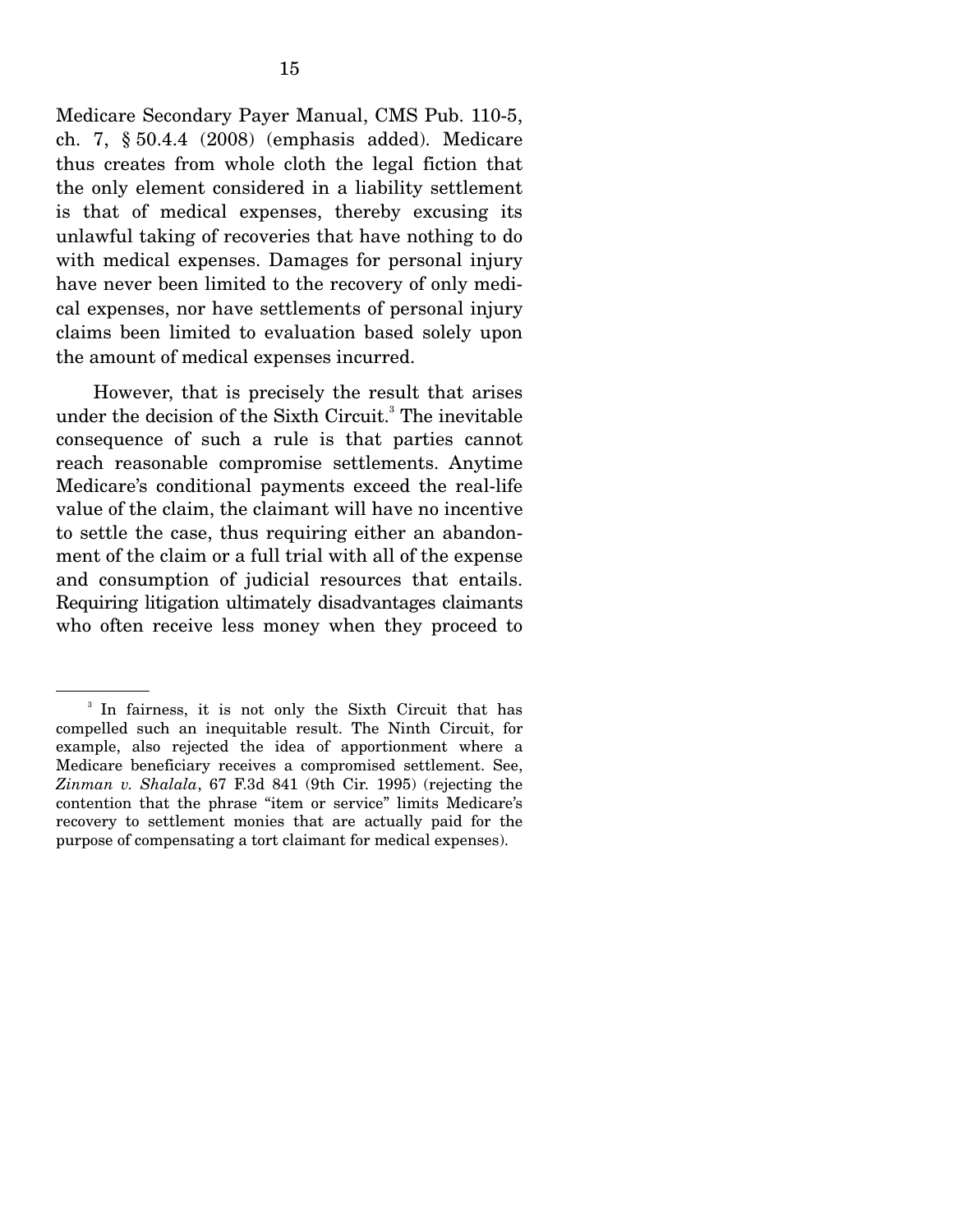trial than they would have received from settlement.<sup>4</sup> Entities defending against such claims, such as members of the retail industry, cannot buy their peace against weak or frivolous claims, and cannot even settle legitimate claims for the true settlement value. Instead, in cases involving Medicare beneficiaries under the interpretation of the Sixth Circuit, each and every claim would require expensive, resource-depleting, and generally unnecessary litigation, all the way to a judgment. Such an approach is contrary to sound public policy and detrimental to all involved.

## **III. THE SIXTH CIRCUIT'S INTERPRETATION OF THE MSPA CONFLICTS WITH THE RA-TIONALE ARTICULATED BY THE ELEV-ENTH CIRCUIT IN** *BRADLEY V. SEBELIUS* **REGARDING MEDICARE'S RIGHT TO RE-IMBURSEMENT FROM SETTLEMENT PRO-CEEDS**

 The Sixth Circuit concluded that Medicare was entitled to a full recovery for its payments, regardless

<sup>4</sup> Jonathan D. Glater, *Study Finds Settling is Better Than Going to Trial*, The New York Times (August 7, 2008), http:// www.nytimes.com/2008/08/08/business/08law.html, citing Kiser, R., et al., *Let's Not Make a Deal: An Empirical Study of Decision Making in Unsuccessful Settlement Negotiations*, 5 J. Empirical Legal Studies 3, at 551-91 (Sept. 2008) (analyzing 2,054 contested litigation cases in which settlement negotiations had first been conducted and finding plaintiffs received less in 61.2% of full trials than they would have received in settlement).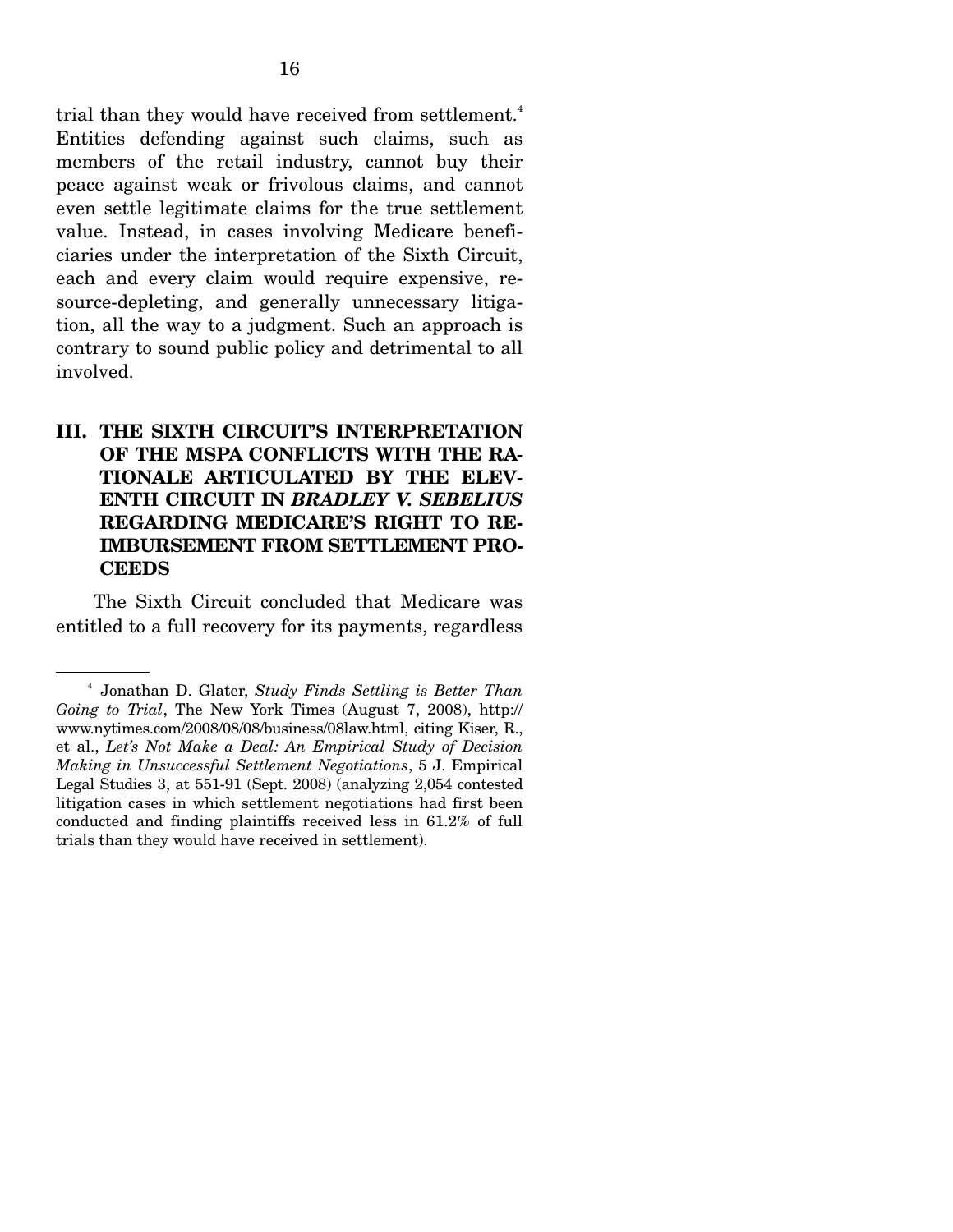of whether the Medicare beneficiary obtained a payment representing a full recovery for his or her medical expenses. That conclusion conflicts directly with the analysis offered by the Eleventh Circuit in *Bradley v. Sebelius*, 621 F.3d 1330 (11th Cir. 2010), which articulated the inescapably harmful public policy consequences of the approach espoused by Medicare and endorsed in *Hadden*:

Counsel for the survivors and the estate acted sensibly, in a cost-effective manner. The nursing home neglect claim was settled for the full value of the available insurance. Clearly, if the language of the field manual applied, in practice, it would lead to an absurd Catch-22 result. Forcing counsel to file a lawsuit would incur additional costs, further diminishing the already paltry sum available for settlement. This flies in the face of judicial and public policy.

\* \* \*

There is a second reason that the Secretary's position, as adopted by the district court, is in error. Historically, there is a strong public interest in the expeditious resolution of lawsuits through settlement. Throughout history, our law has encouraged settlements.

The Secretary's position would have a chilling effect on settlement. The Secretary's position compels plaintiffs to force their tort claims to trial, burdening the court system.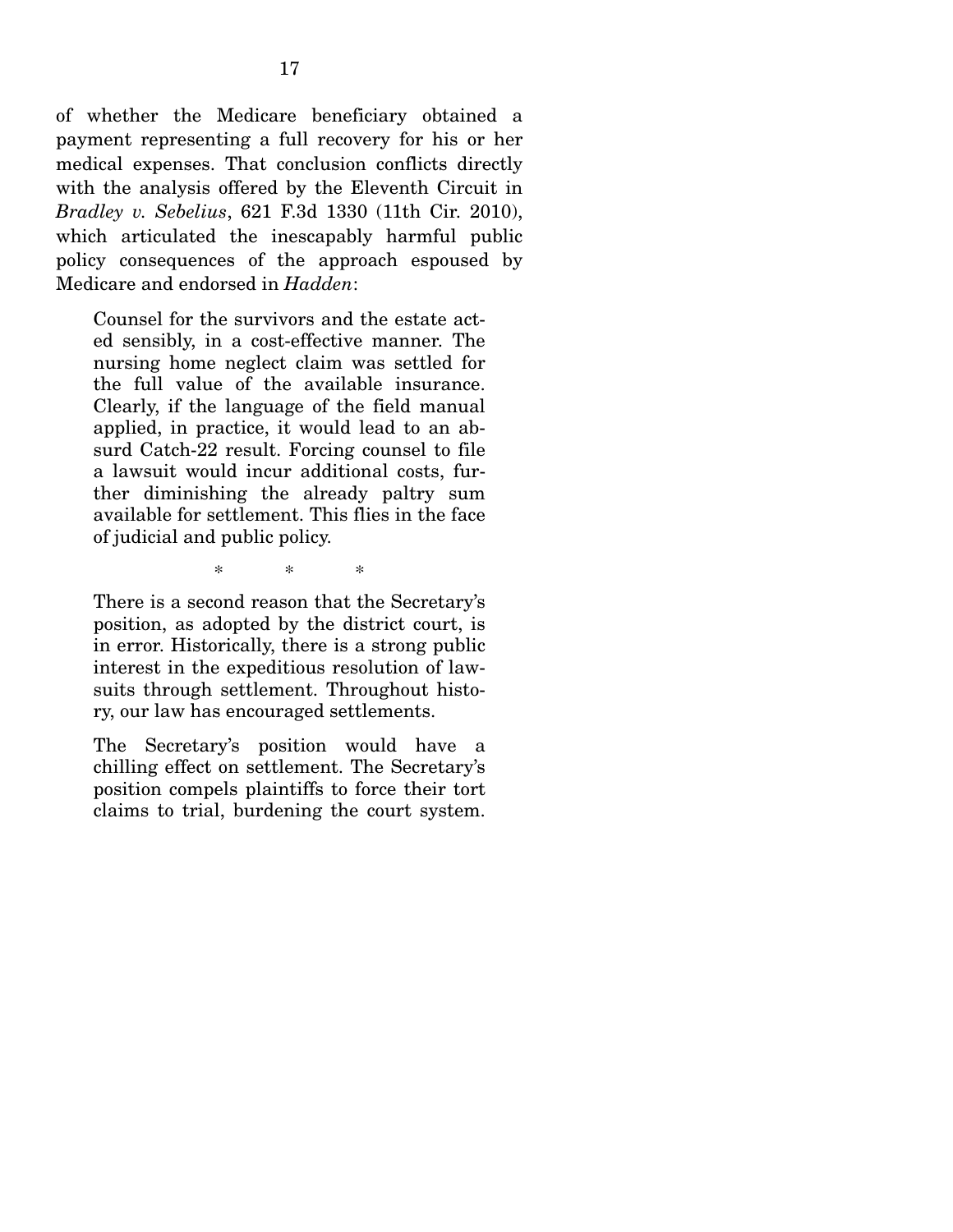It is a financial disincentive to accept otherwise reasonable settlement offers. It would allow tortfeasors to escape responsibility.

#### *Id.* at 1338-39.

 The public policy expressed by the decision in *Bradley* is consistent with the policy that has long been expressed throughout federal and state courts alike. That policy is intended to foster the resolution of disputes through compromised agreements between the parties rather than resorting to litigation. The policies implemented by Medicare, and accepted by the Sixth Circuit, turn that policy on its head. There is no rational basis for interpreting the MSPA in a way that not only discourages settlement, but in fact effectively prevents settlement in many cases. The Sixth Circuit decision thus squarely and unfortunately conflicts with the Eleventh Circuit's decision.

## **IV. THE SAME PRINCIPLES THAT GUIDED THIS COURT'S DECISION IN** *AHLBORN*  **SHOULD BE APPLIED TO THE MSPA**

 The Sixth Circuit decision improperly discounts this Court's decision in *Arkansas Department of Health & Human Services v. Ahlborn*, 547 U.S. 268 (2006), on the basis that *Ahlborn* dealt with an interpretation of the federal statutes related to Medicaid and not Medicare. While that much is true, the legal principles expressed in *Ahlborn* are equally applicable here because the statutory right of Medicaid to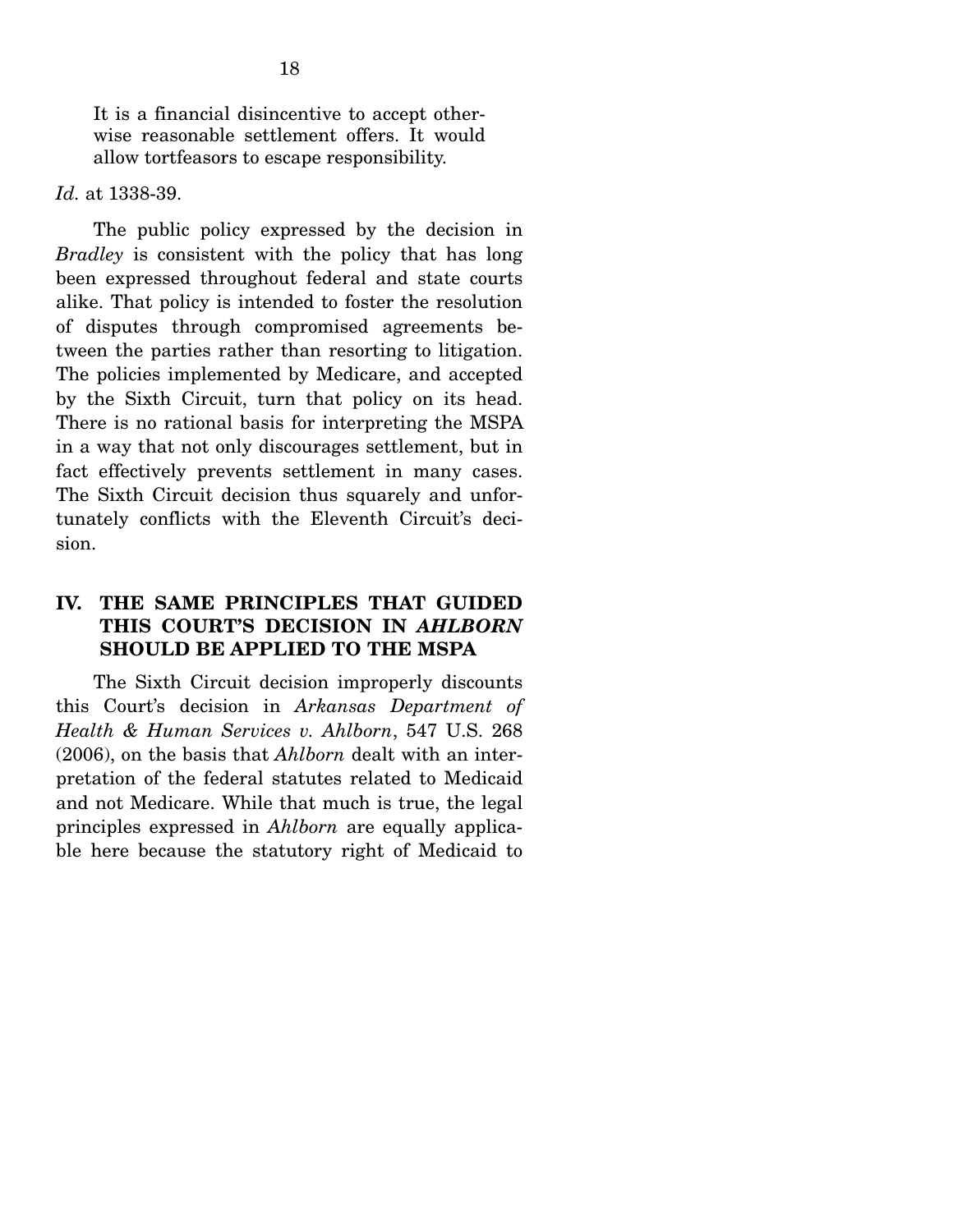obtain reimbursement for medical expenses paid under that program is the functional equivalent of the right to reimbursement provided to Medicare.

 In *Ahlborn*, the Arkansas Department of Health and Human Services ("ADHS") paid \$215,645.30 in medical expenses under the State's Medicaid plan for treatment incurred by the beneficiary following a car accident. *Ahlborn*, 547 U.S. at 272-73. The beneficiary later filed a lawsuit against the alleged tortfeasors, claiming damages as a result of the accident, which included not only past medical costs, but also "permanent physical injury; future medical expenses; past and future pain, suffering, and mental anguish; past loss of earnings and working time; and permanent impairment of the ability to earn in the future." *Id.* at 273. The case was ultimately settled out of court for \$550,000.00. *Id.* at 274.

 The settlement did not provide for any allocation between the different types of claimed damages. *Id.*

 Following the settlement, the ADHS asserted a lien for the full amount of medical payments made under Medicaid. *Id.* In the beneficiary's declaratory judgment action, the district court ruled that the ADHS was entitled to full recovery. The Eighth Circuit Court of Appeals then reversed, holding that ADHS was entitled only to that portion of the settlement that represented payments for medical care. *Id.* at 274-75. This Court affirmed the decision of the Eighth Circuit.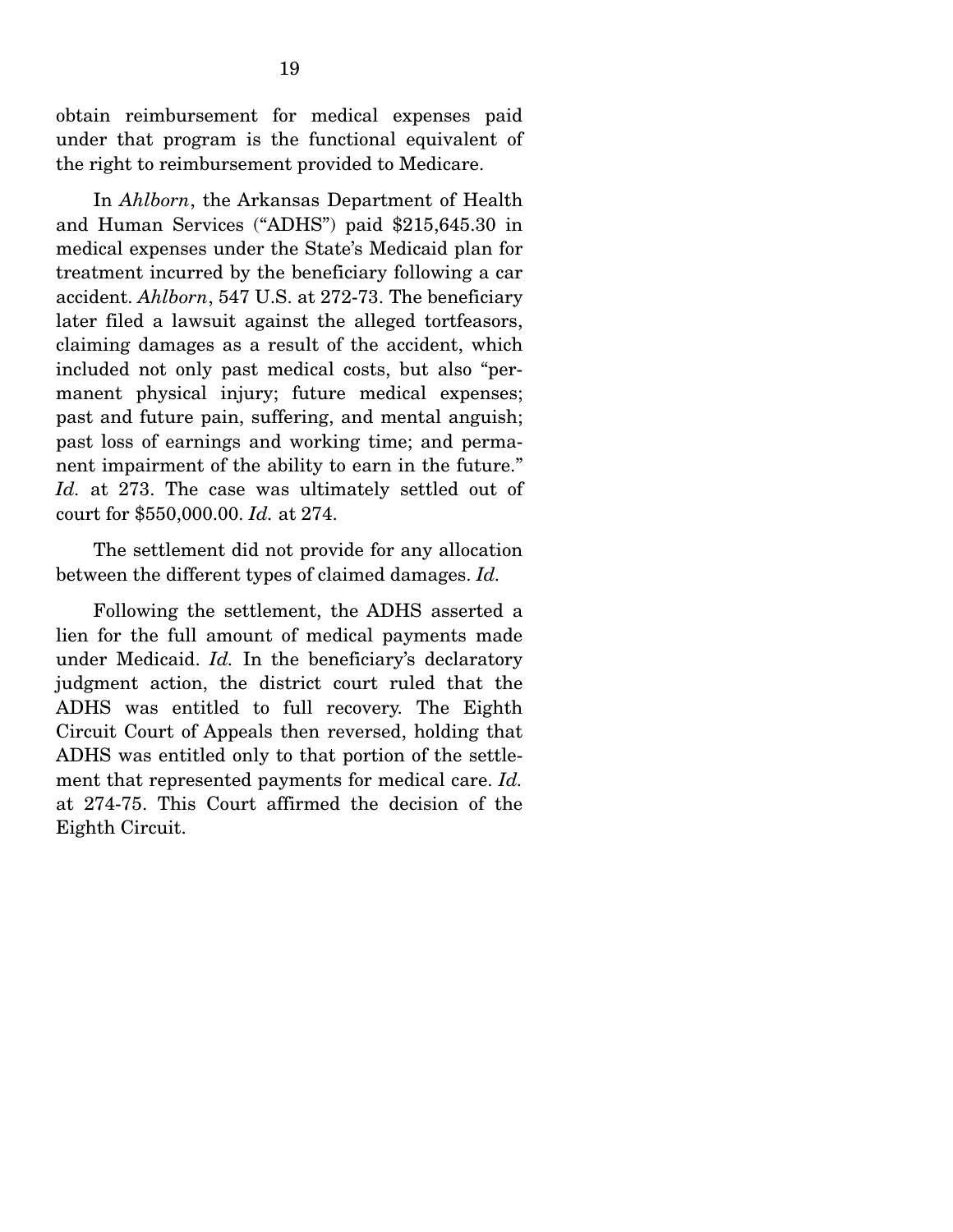Although *Ahlborn* dealt with Medicaid and not Medicare, the reimbursement schemes are functionally equivalent, and are premised upon extremely similar statutory language.<sup>5</sup> The primary difference is that, under Medicaid, the State, not the federal government, is charged with the obligation to seek reimbursement. *See*, 42 U.S.C. § 1396a(a)(25)(B). However, both systems are ultimately governed by federal statutory law espousing identical policies, i.e., the recovery of medical payments made by the government where there exists a "primary payer" that is responsible for those payments. The parties at issue (government, beneficiary, tortfeasor) are the same, and the issue of apportionment raised in *Ahlborn* is identical to the issue raised by Hadden's petition.

 As Medicare has here, ADHS asserted that it was entitled to reimbursement from the entire proceeds of the settlement, not just that portion representing medical expenses.6 *Ahlborn*, 547 U.S. at 279. However,

<sup>5</sup> *Compare* 42 U.S.C. § 1396a(a)25(A) (in which the State is tasked with pursuing claims against third parties who are by "statute, contract, or agreement, legally responsible for payment of a claim for a health care item or service") *with* 42 U.S.C. § 1395y(b)(2)(B) (in which repayment for an "item or service" by a primary plan is required if responsibility is demonstrated by a "judgment, a payment conditioned upon the recipient's compromise, waiver, or release").

<sup>6</sup> Interestingly, ADHS also agreed, as does Medicare by virtue of its MSP Manual, that it would not have sought reimbursement for more than the amount allocated to medical expenses if that amount was allocated by a court judgment. *Ahlborn*, 547 U.S. at 282 n. 12.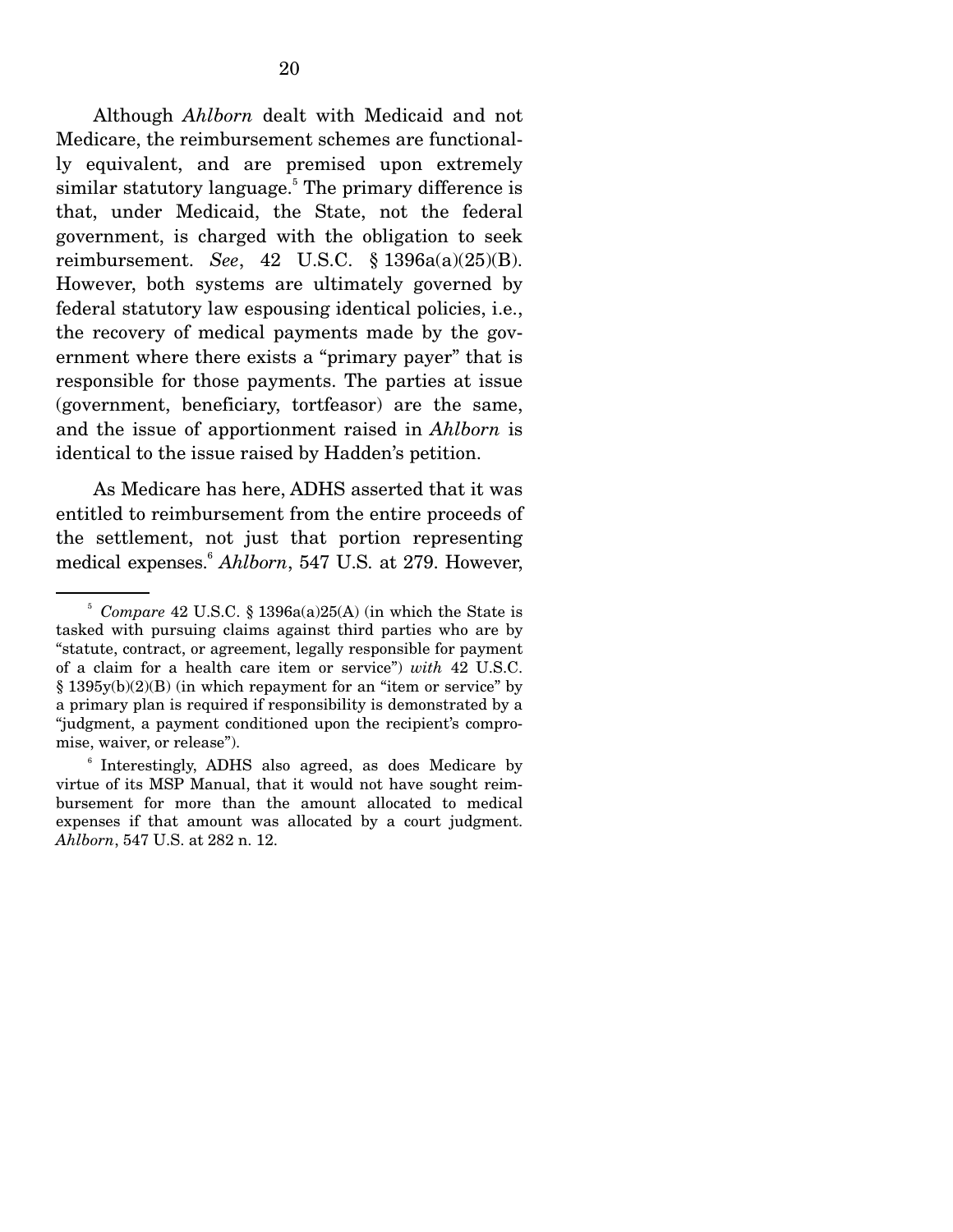this Court disagreed. The Court stated, in pertinent part:

The text of the federal third-party liability provisions . . . focuses on recovery of payments for medical care. Medicaid recipients must, as a condition of eligibility, "assign the State any rights . . . *to payment for medical care* from any third party," not rights to payment for, for example, lost wages.

*Id.* at 280 (quoting 42 U.S.C. § 1396k(a)(1)(A)) (emphasis by the Court). The Court went on to reject ADHS's interpretation that the statute allowed full reimbursement out of the third-party recovery, whether representing medical expenses or not:

But that reading ignores the rest of the provision, which makes clear that the State must be assigned "the rights of [the recipient] to payment by any other party *for such health care items or services*." Again, the statute does not sanction an assignment of rights to payment for anything other than medical expenses – not lost wages, not pain and suffering, not an inheritance.

*Id.* at 281 (quoting 42 U.S.C. §§ 1396a(a)(25)(H)) (emphasis by the Court). Thus, the Court held that ADHS was only entitled to reimbursement of that amount of the settlement representing medical costs. *Id.* at 292.

 The Sixth Circuit's dismissal of *Ahlborn's* holding is flawed for the same reason that its decision in this case is flawed: it focused on the wrong language. The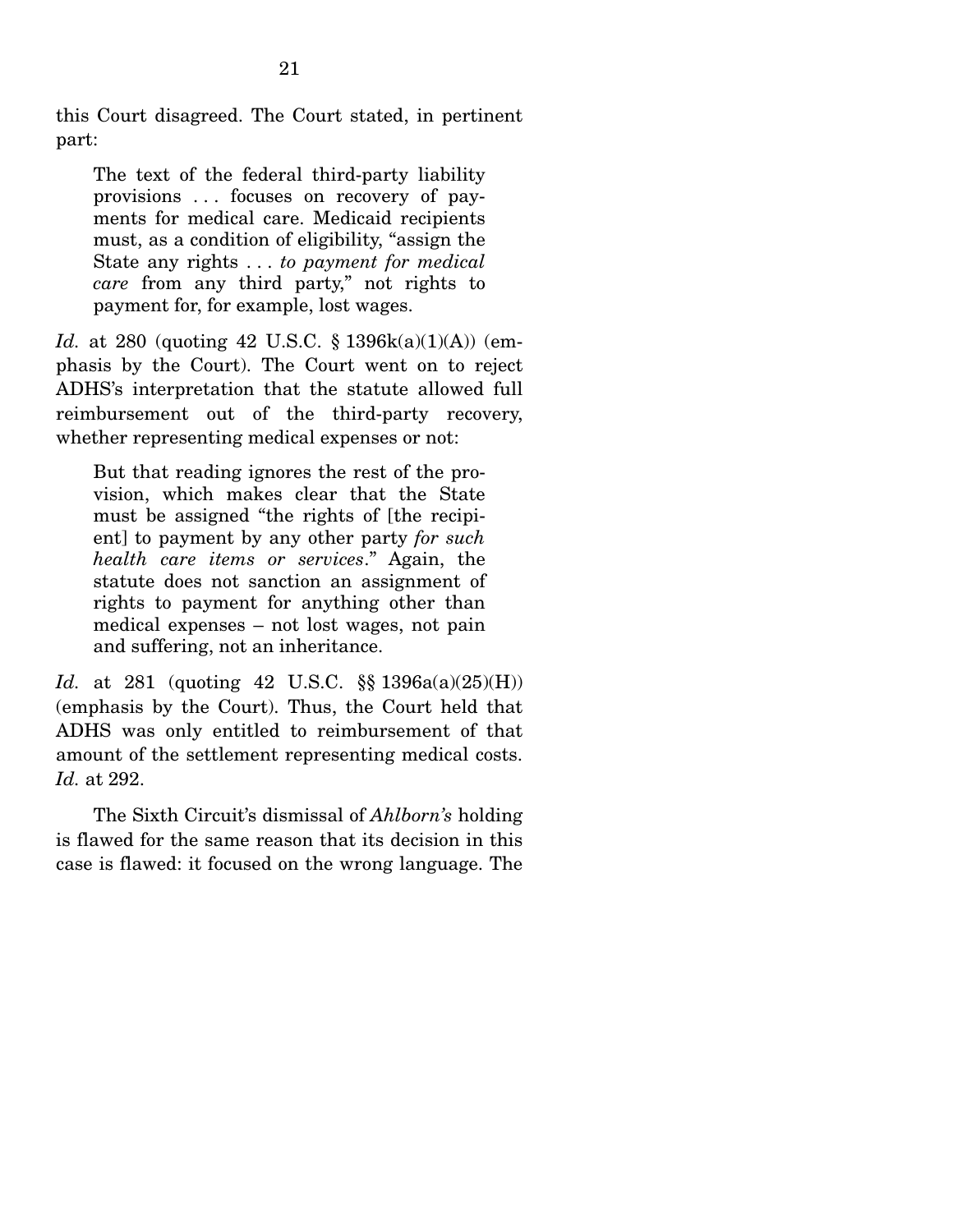panel majority determined that the "key" term in the Medicaid statute was "liability," just as it determined that the key word in the Medicare statute was "responsibility." *Hadden*, 661 F.3d at 303 ("So, 'liability' was the critical term [in *Ahlborn*]; and the Court construed it to mean that the state was limited to the portion of the settlement that . . . represented compensation for medical expenses").

 Contrary to this determination by the Sixth Circuit, this Court did not emphasize the term "liability," but consistently, and expressly, emphasized the terms "payment for medical care" or "for such health care items and services." Thus, this Court's analysis, underscored by its own emphasis, concluded that the scope of reimbursement provided by the Medicaid statute is limited solely to payments from third parties that are related to medical care.

 The same must be true under the Medicare statute, which uses strikingly similar language to provide for a right of recovery from a "primary payer" based upon payments made by Medicare for an "item or service" only to the extent that the primary payer has a "responsibility to make payment **with respect to such item or service**." 42 U.S.C. § 1395y(b)(2)(B)(ii) (emphasis added). Any attempt to distinguish between these two systems of government benefits for medical treatment and the recovery of said payments from third-parties that are primarily responsible for said payments is mere sophistry.

--------------------------------- ---------------------------------